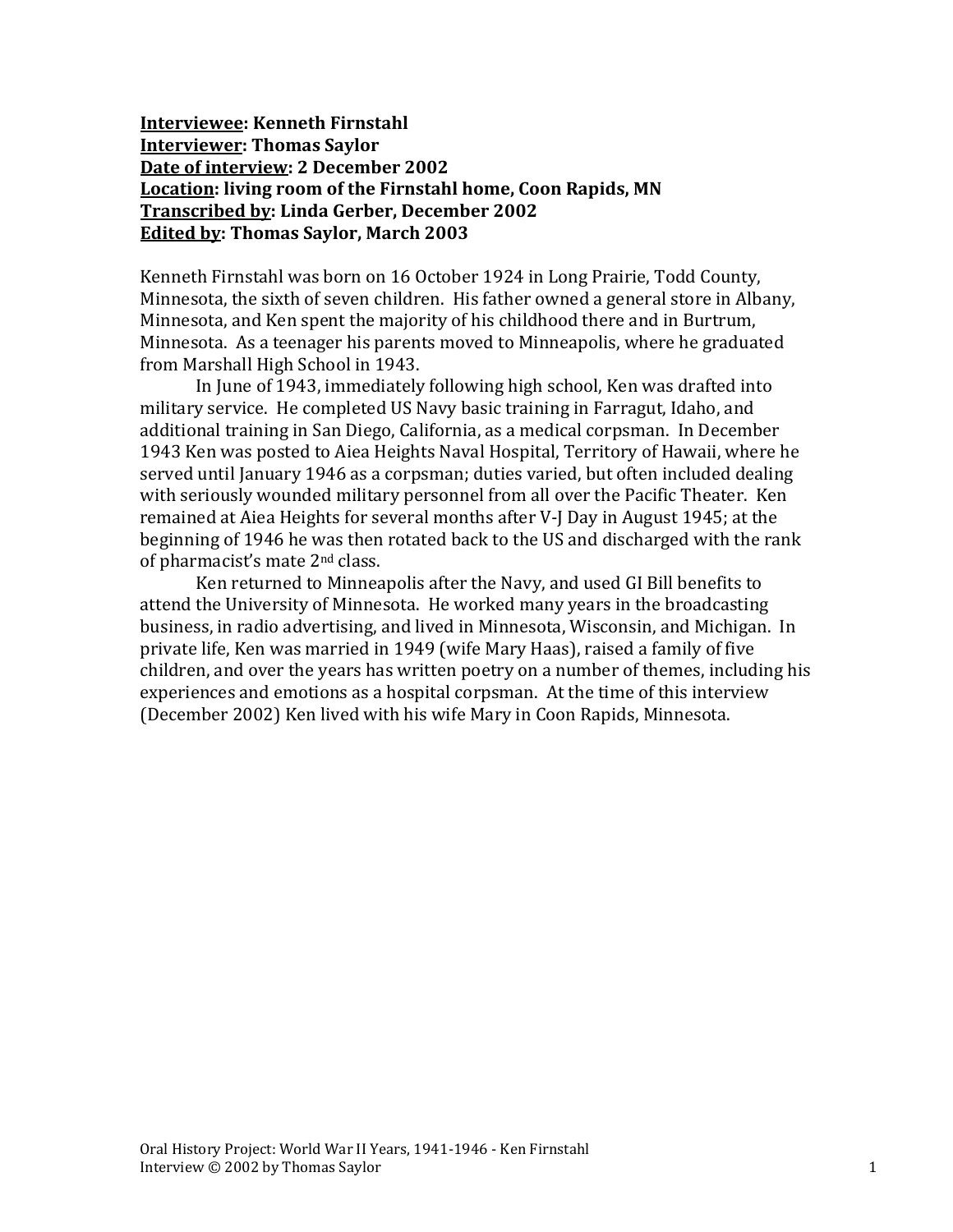**Interview Key: T = Thomas Saylor K = Ken Firnstahl [text] = words added by editor, either for clarification or explanation (\*\*\*) = words or phrase unclear NOTE: interview has been edited for clarity**

#### **Tape 1, Side A. Counter begins at 000.**

T: Today is the  $4<sup>th</sup>$  of December 2002 and this is our interview with Kenneth Firnstahl. First, on the record, Mr. Firnstahl, thanks very much for taking time today to speak with me.

K: You used the German pronunciation of Firnstahl, the English is Firnstahl. It's Firnstahl.

T: We've been talking for a little while here and what I've learned already is you were born in Long Prairie, Minnesota, on the 16th of October 1924 and you were the sixth of seven children.

K: Correct.

T: Of a Roman Catholic family.

K: Yes.

T: Your parents were not immigrants, but your grandparents were--both sides from Germany. Your dad owned a little general store for a while.

K: That's right.

T: When you were a young person, you attended schools in Burtrum?

K: Burtrum.

T: And Albany as well?

K: Albany, Minnesota. I had grade school in a parochial school. Started out with the nuns where they twisted your ears and slapped you on the hand with a ruler.

T: And you finally graduated from high school, Marshall High School in Minneapolis, 1943. What was it that brought your folks from small towns to Minneapolis?

K: The small town grocery store began to be eliminated by the supermarkets that were going up, springing up here and there, and so my dad said, well I guess this is coming close to the end for us. So he sold the business and moved to Minneapolis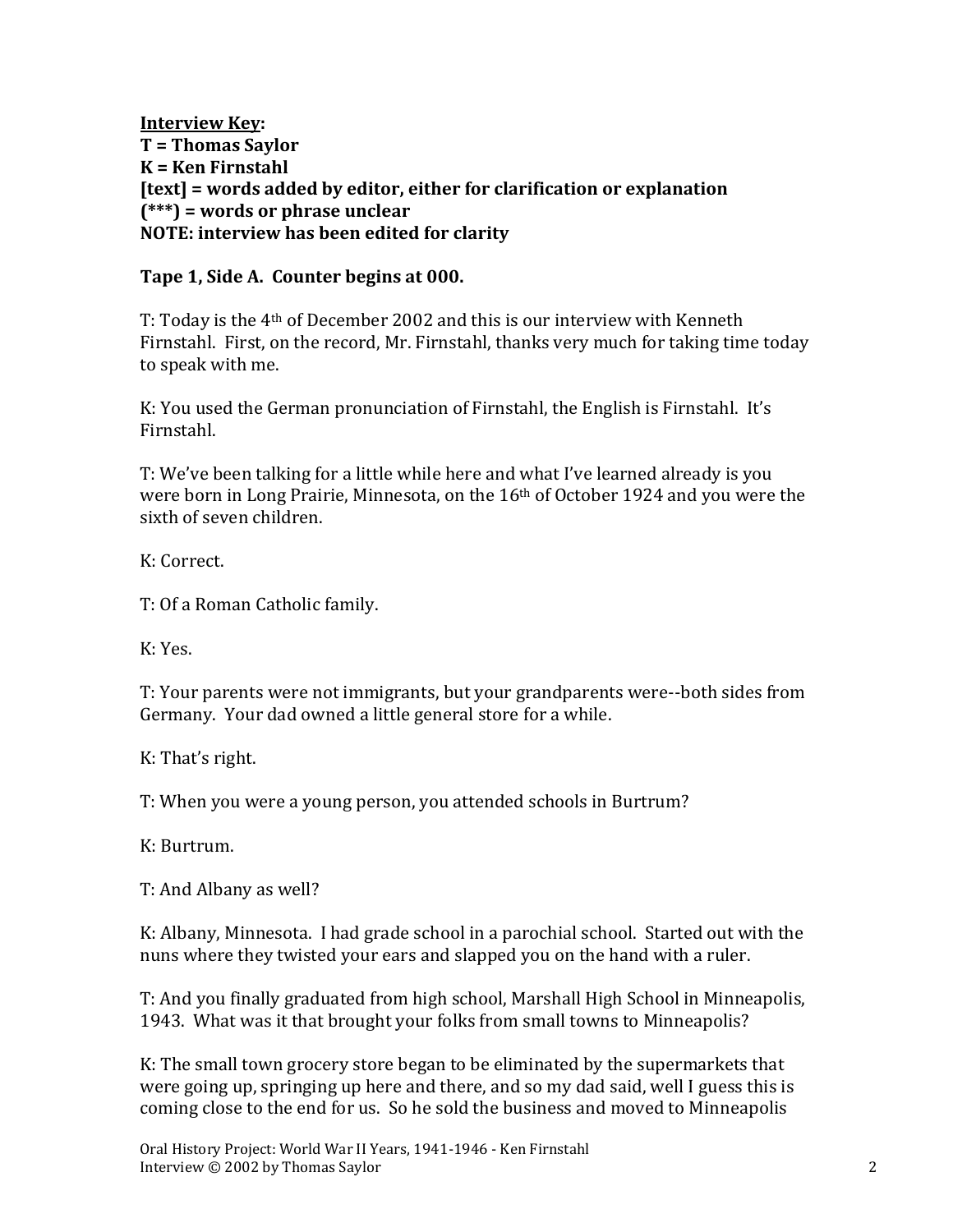and then he worked for the highway department in the office division of St. Paul and finished out his days there. He died about sixty-two years of age.

T: He wasn't very old at all.

K: Heart disease. My mother struggled on to ninety-seven years of age.

T: She didn't die until recently did she?

K: No. 1984, wasn't it? She was lucid and clear of mind all the way to her last moments.

T: What do you remember about your childhood in small towns in Minnesota? What kind of memories do you have?

K: I have very pleasant memories. We had a loving family, loving parents who frowned on mediocrity and they blessed you in everything when you would excel and do things well. And they made you proud of being a Firnstahl. You would really be proud to be a Firnstahl. They instilled that in you. My dad was also a very, very pious man besides being a very scholarly person. Many times we would kneel around the living room during Lent and say the rosary in the evening.

T: Was religion an important part of your childhood?

# **(1, A, 59)**

K: Absolutely. Religion, patriotism, discipline. I take that now as a shortcoming in life today. The fact is, it was Alexander Pope in the 1600s who predicted that this would be happening in our generations now. Even religion, the sacredness of religion, would be veiled and it would be secondary, put into a different category in peoples' lives and that the art and culture of life would be expiring. There would be very little good things even taught in universities.

T: So a cultural pessimist several centuries ago.

K: Expiration of culture is expressed a number of times, even by Dante, so then Jacques presumed in his (\*\*\*) book. The decadence again reiterates the fall of culture. I find it within our own Catholic church. We have dismissed all the great hymns that were the Catholic religion for centuries back. Mozart and Beethoven and Gabrielle, and Palestrina and all the great artists. They figure now we're too dumb. That we better have something a little simple, little hymns. And that would attract other people.

T: It certainly has changed our western religion.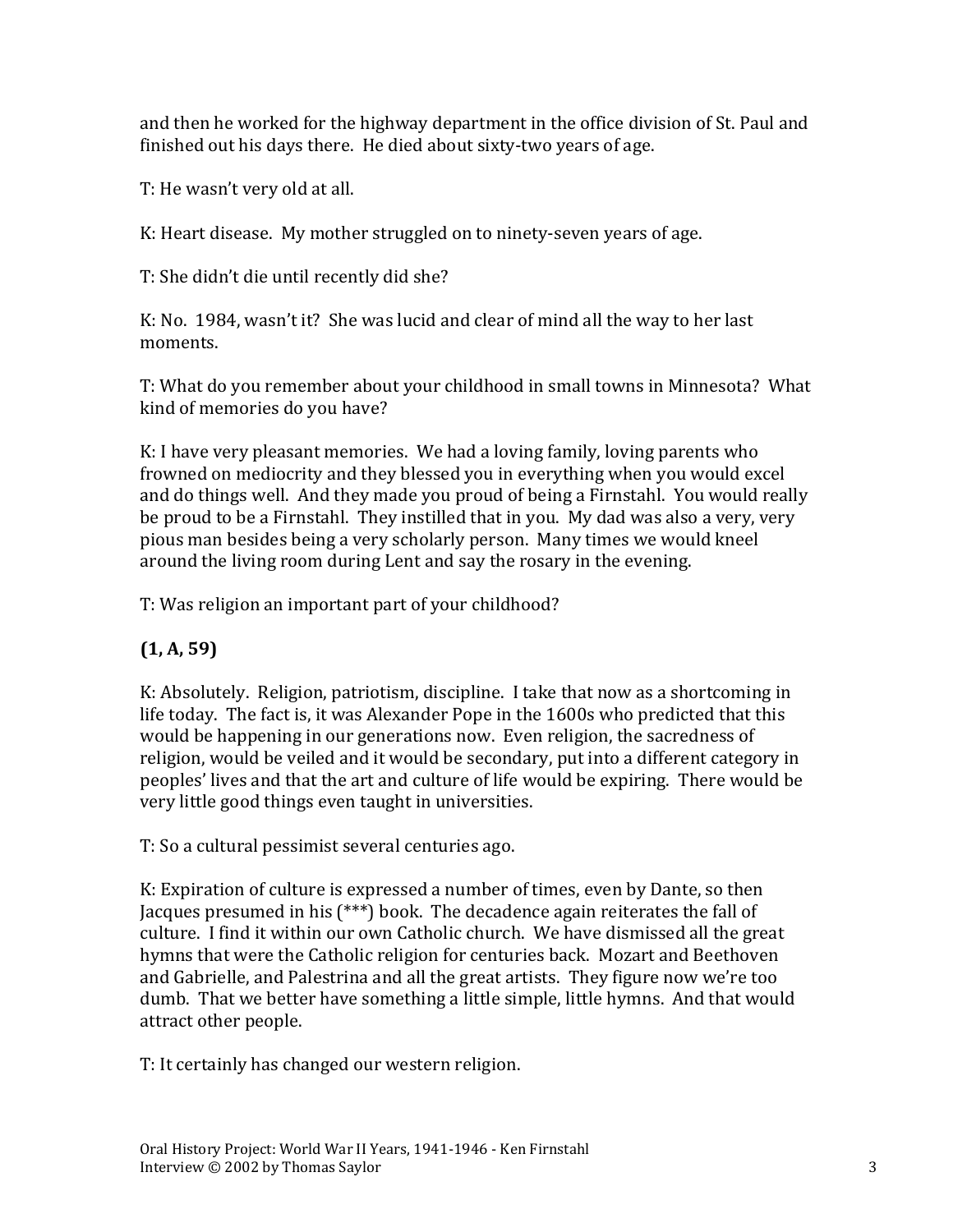K: I haven't lost my faith, but I am despaired by the fact that the loss of culture in the church because the Mass is still the same--the celebration of Mass.

T: When you were in high school you went to public high school?

K: Yes. Public high school.

T: You were also living in a big city going to high school too, which was a change for you.

K: When I first started high school was still in Burtrum.

T: So you switched. So it was really switched when you were quite an older…

K: I used to tell stories, you know what I mean. I'd come home from school and my folks would be moved. *(laughs)*

T: Your folks moved around a lot.

K: Not that much…

T: But you went to several different school districts.

K: Yes. In Albany and then in Burtrum and came back to Minneapolis.

T: You were a high school junior when the United States entered World War II. And specifically, the attack on Pearl Harbor the 7<sup>th</sup> of December 1941. I'm wondering if you remember what you were doing when you first heard that news?

K: Yes, I can. In fact I marked it down because my memory is not… We were sitting around the dinner table, at the family home in southeast Minneapolis across from the tower on, what's the name of that park, right between Minneapolis and St. Paul? [Tower Hill Park] They said, a special flash came on the news, on our little round radios we had in those days, and they said Pearl Harbor has been attacked, presumably by the Japanese. It was a surprise attack with loss of life, and many ships have been blown up and sunk.

We were not sure where Pearl Harbor, what that was--who, where was that? In fact, they didn't say Hawaii, by the way. So my dad would say, Pearl Harbor? That's in the Pacific somewhere. Then it came out it was Hawaii, but that would show you the very minimum of communication we had in those days. There was very little going on. You had the radio. Once in a while you'd get a little news. The papers were scanty.

T: So the news came and the initial response sounds, if like I'm hearing you right, was puzzled about where that really was.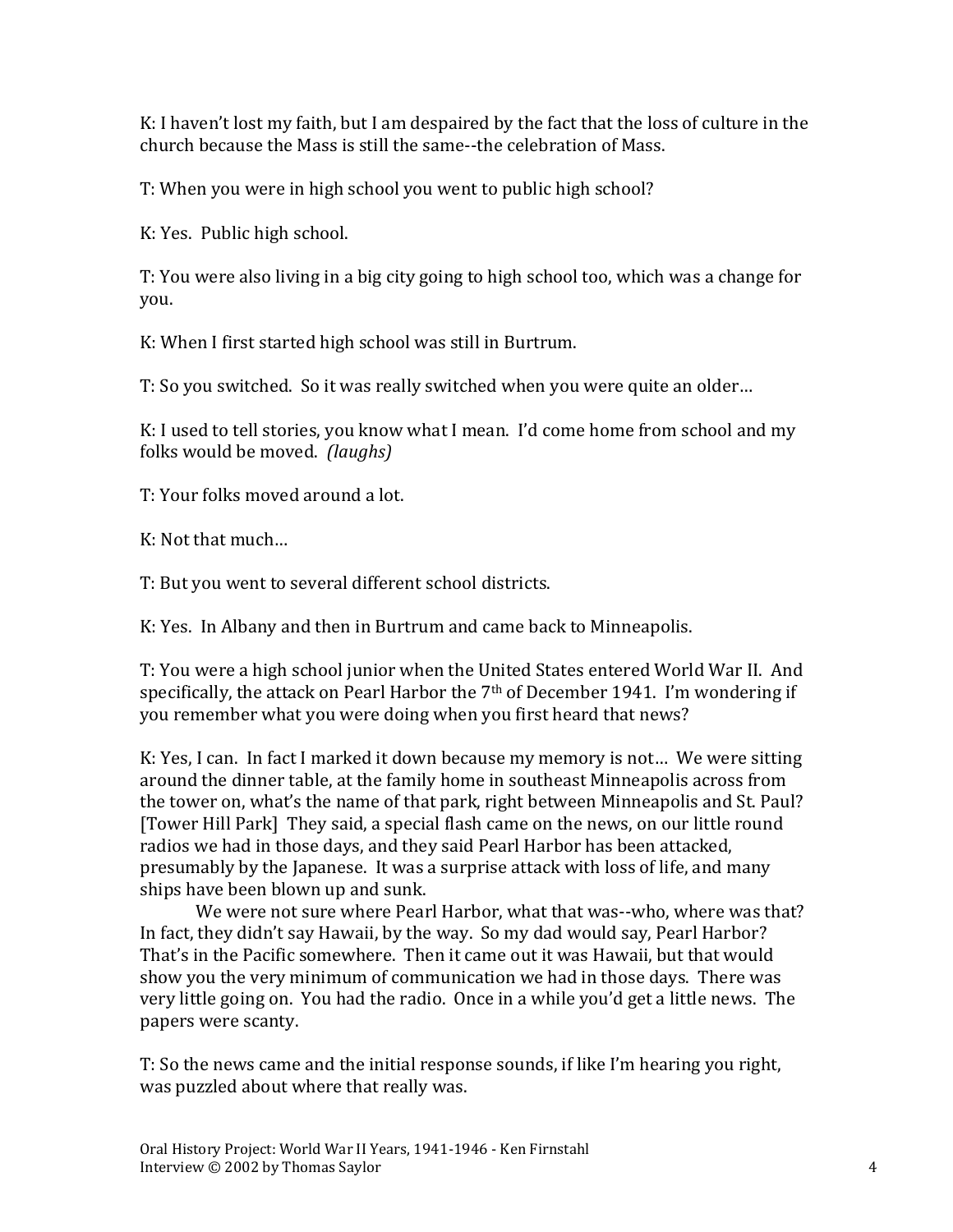K: That's right.

T: As it began to sink in, I mean it was in the papers the next day obviously, what was the reaction of your folks, and of you and your brothers and sisters, as this began to become…

K: We were not accustomed to war, since World War I, all I remember as a kid was seeing pictures of World War I.

T: Was your dad a veteran?

K: No, but his brothers were. We may get drafted into service. That could very easily happen. My dad would talk to me and say, well, if that happens, you know to serve your country is an honor and something you have to do.

# **(1, A, 139)**

K: I said, "I'll be ready Dad, whenever they should call." So in 1943, they did. I was skipping home from school, and whistling, and here was this letter. "Greetings."

T: Now were you the first of your brothers to go?

K: My brother Don and myself, we got it about the same time. We got the "greetings."

T: Was Don older than you?

K: Yes.

T: So both of you went in around the same time. Were you the only two brothers from your family?

K: No, a third one. Three brothers went in. I was the only one that went into the melee, more or less. Don stayed in the San Francisco area as a sonar man, and Bob came in toward the end of the war and went to Okinawa and did his work around there. I was there right in the midst of it. All the troops coming in all wounded and shot; arms off, legs off, everything.

T: Now before you got your draft notice, did you think much about what might happen to you, or the fact that you might be drafted? Was this something that was on your mind?

K: I think it was sort of in the back of my mind, yes, that probably I would be going into service before I do anything. So that happened. It was a period of… you accepted what came along. And there was patriotism. I think that's lacking today in many places.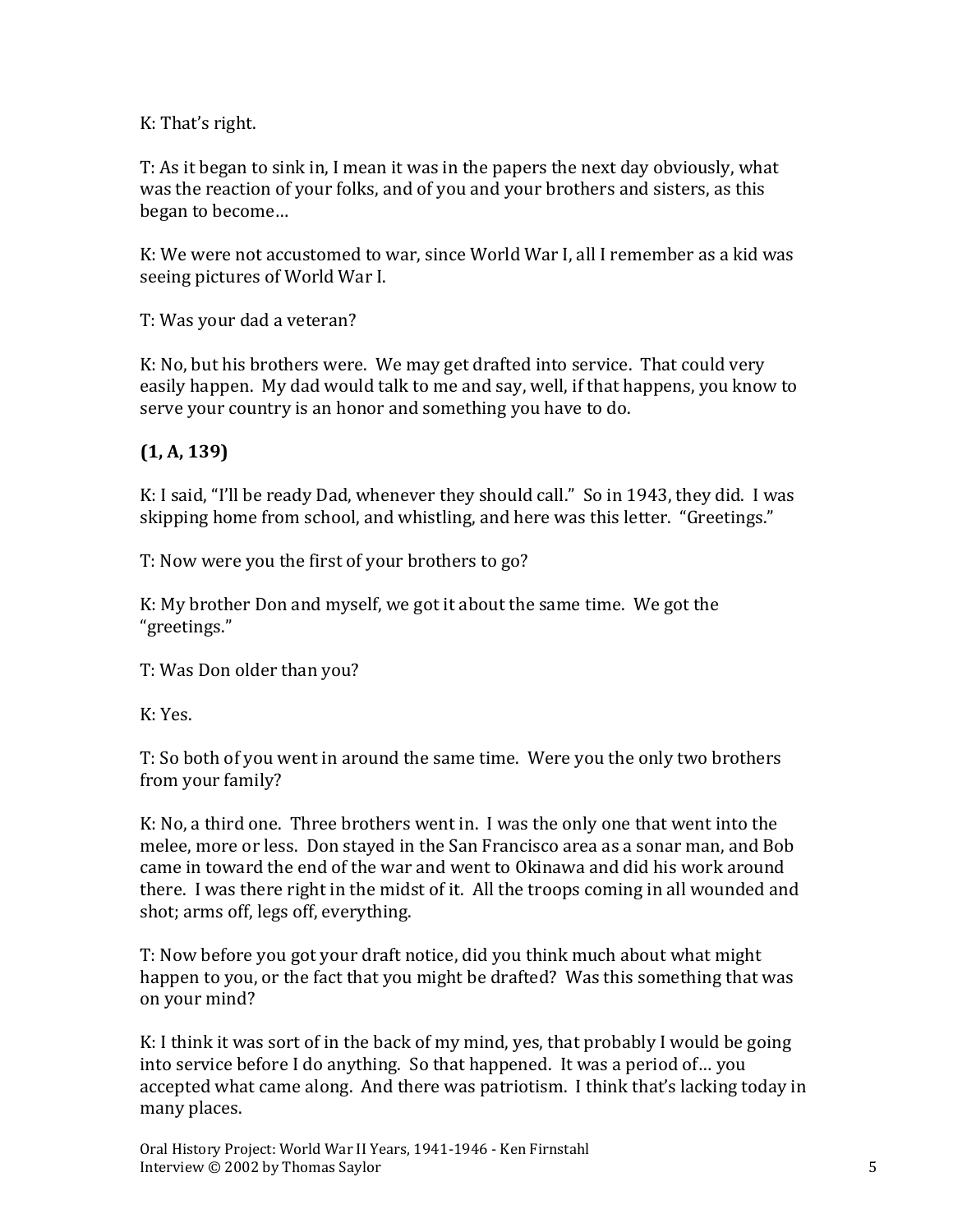So, okay, the draft notice came. All right, Don and I, boy, we hastened down to where the Navy induction could be made. You were supposed to be in a little better physical condition if you were Army. Not as skinny as I was…

T: So when the time came, you were keen to avoid the Army.

K: Yes. In a way, maybe in the back of my mind, we said there would be less chance of getting killed in the Navy, you know, because you would be on a ship and could take showers and could get nice clean food. The opposite happened.

T: You were better off joining the Navy, you thought.

K: Yes. And my third brother did, too.

T: How did your folks respond? I mean, it was all theoretical up to that point. When the draft notice came and you were leaving, how did your folks respond?

K: They were very mature about the thing. Very supportive. They didn't panic or that sort of thing. They said this is part of your experience of life and part of the thing that you have to do to keep our country. I don't know if my parents even went to the train depot when I was shipped out *(chuckles)*. My sister Kay said, yes, your mother was there when you left from the train.

T: That was St. Paul or Minneapolis?

K: Minneapolis. I was seated next to a fellow by the name of Gordie Nelson. Of Nelson Paints, Twin Cities.

T: So your memories of who was at the train station are not real clear.

K: No. I can't quite remember who all had seen me off.

T: And yet you remember the name of the person you sat next to on the train.

K: Yes. I introduced myself and we talked to each other on the way. Then we were going through Montana. We were going through all these places looking out the window. We'd never been away from home before.

T: That's one of the things I want to move on to next… Where was your Basic Training?

K: In Camp Scott, Farragut, Idaho.

T: Now, Idaho is a long way from Minneapolis.

K: Yes, end of the world.

Oral History Project: World War II Years, 1941-1946 - Ken Firnstahl Interview © 2002 by Thomas Saylor 6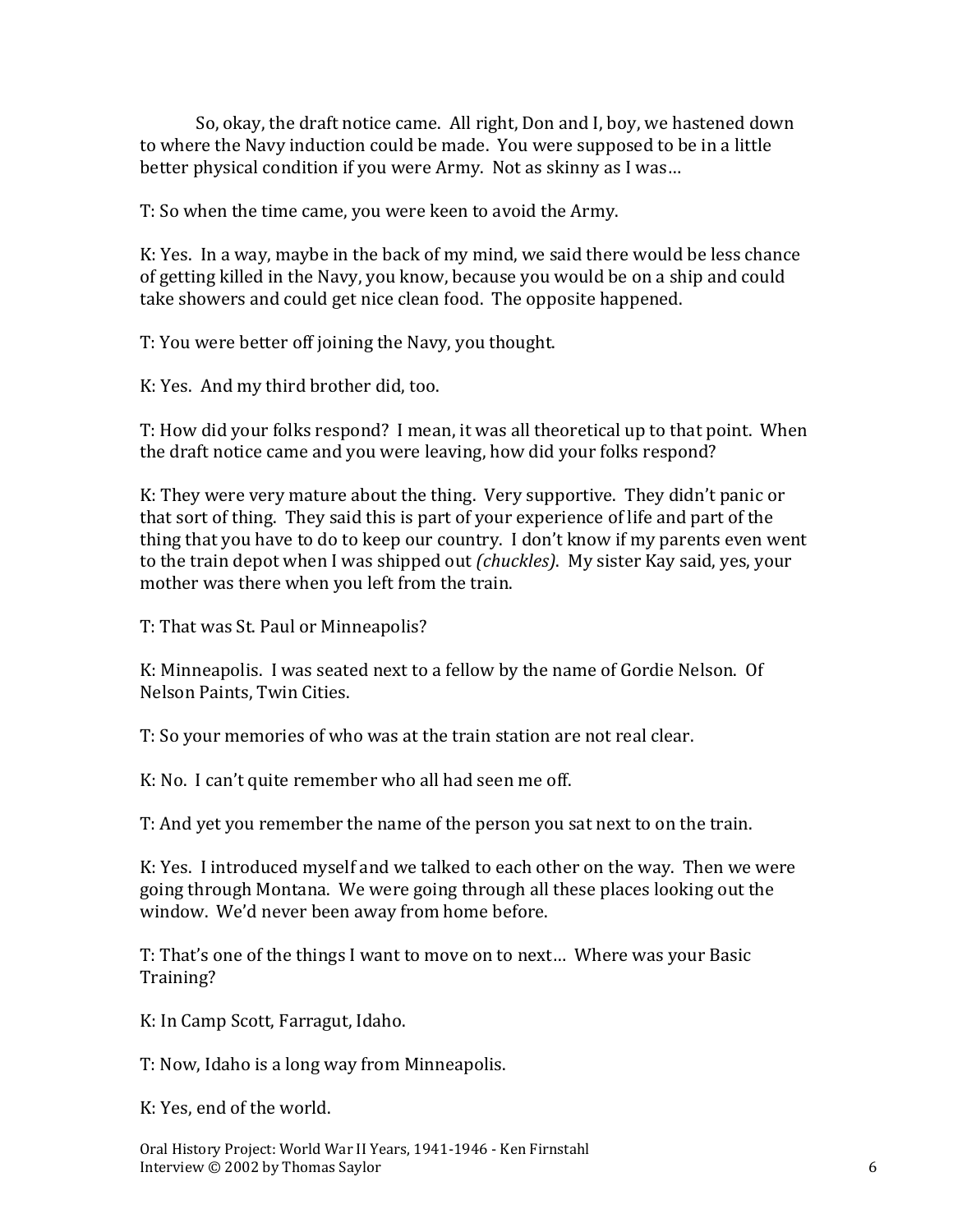T: Did it seem like that to you?

K: Oh, yes. You could see it right from there *(laughs)*.

T: That wasn't quite it but close enough. Just to follow up on that one question, how did you adjust to being away from home?

K: What you did is—I told this reporter [from the Minneapolis *Star Tribune* newspaper] after thinking a bit on it—is that the young mind recalibrates for what you get into, and all of a sudden I'm gone from home and you adjust in your mind. Well, I'll be away. I'll be prepared to do this and this is the way it is and this is where I'm going to have to go through. It's a startling thing. In fact, all the young men with me were much the same.

T: How long did it take you to get to that point where you really were able to say, to consciously assess the situation and say, this is how I have to deal with it? Was there an adjustment to that?

# **(1, A, 210)**

K: You adjusted sort of naturally. Kind of a natural process where you didn't even know what you were getting into when you went to Camp Scott, Idaho, and finally you got off the train and there you were in Idaho. Other enlistees would be there and they'd say, "Watch out! You're going to get the square needle! You're getting the square needle." They were shouting at us.

Then we got into our camp, the barracks where our company was assembled, and the instructors were extremely rude and rough. Then we found out later, after I was out of the service, that I had gone through the roughest boot camps ever known to the Navy. And that had been written up and there were a number of people that were in charge there that were dishonorably discharged.

They would make you dry fire on rifles all day without any pads under the elbows. The Marine Corps all had pads. And then they'd make us dry fire on wooden floors without pads. Then they'd have you live fire outside, and if your legs weren't quite far enough apart they would kick you with the boots and knock you. Some guys had their ankles broken. They were somewhat sadistic in that camp but you know, I thought that's the way everybody had it.

It was tough. I'd still slough off some days and sneak in the woods and have a cigarette. I was just starting to learn how to smoke. When I was a youngster, I was splitting wood, hauling ice, doing all those things before I went into service, so I went into this camp and I could climb the rope, jump over the wall and go through the whole thing. Do everything. Do all the knee bends, squats and everything else, and I came out with the highest ranked tests in all the company. The commander comes along. Now the commander wasn't a mean guy. It was the people under him. Our commander came up and he said, "Ken Firnstahl, step forward. You've won the highest strength test in the company. I want to give you some accolades on this,"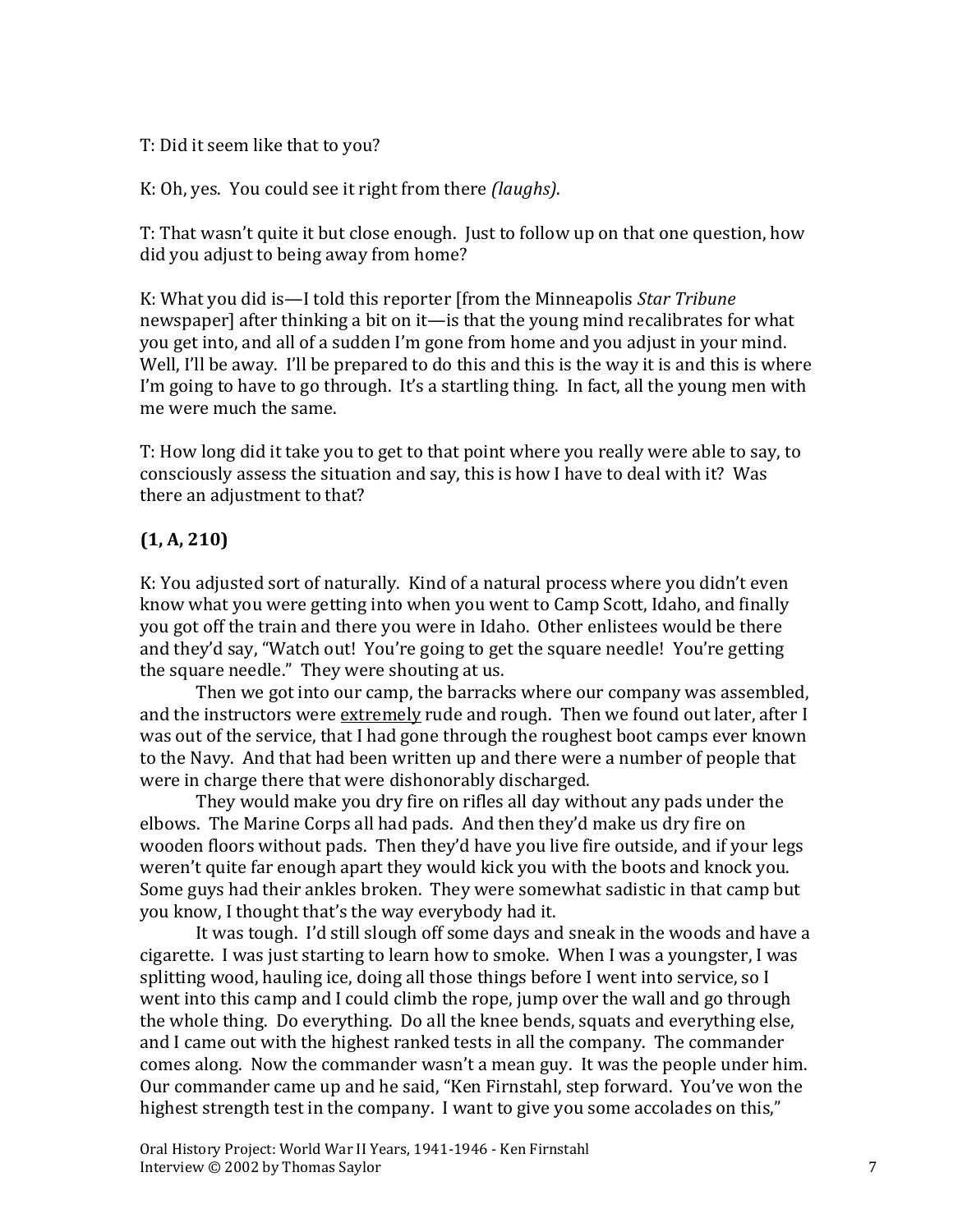and so forth. So I step forward and he says, "No, it can't be you." Got this little skinny guy. It can't be him. And he said, "Is Firnstahl back in there?" And I said, "That's me." And he said, "Really?" And the other guys said, "Yes, that's him."

They could put me in the boxing ring with some of them and they'd have to stop the fight because I'd just almost demolish them. My dad would teach me determination and he said, "Now, if you ever have to get in a fight, Ken, take the first blow…" I mean, "Give him the first blow and drive your shoulder in behind your fist. The body follows through." My dad kept up and had read everything, so if my dad says so, I can whip anybody.

T: So you didn't find Basic Training all that difficult physically. It was tough but you managed it.

K: We had to go through a gas test. We went through a building and put on a gas mask. They had you get up early in the morning. It was still cold and you'd have to do calisthenics. Then they'd say the smoking lamp is not on. No one can smoke and so forth. Then the lamp would have to come on before you could smoke. Then they'd set you in marching. Drilling and marching, back and forth, throwing even the guns back and forth. I was a pretty good marcher. They had me on the outside.

# **(1, A, 258)**

T: What was the hardest thing for you about boot camp?

K: I think it was mostly a little bit of loneliness. I had the fever one time. What did they call that? Where you had high fever and the light bulb looked like an orange. You just stayed in your bunk. That's it. Get me some water and guys would get me water. They'd bring me a little glass of water. I don't know if we even had aspirin. Finally you worked yourself out of that and be dressed again to go back out again.

T: How long did Basic Training last?

K: A couple of months, something like that. Yes. Six weeks of medical training. I remember that.

T: And the medical training came after Farragut, Idaho.

K: That's right. It was in San Diego.

T: Now, did you select this particular track you were headed for?

K: Yes. I kind of thought I would like to have been a doctor, so it wasn't that I was trying to get out of battle or anything. In fact, that never even was talked about. You would get in there and you would help manage guys and get their casts on, pull things out, give them shots. I thought, gee, that would be pretty good.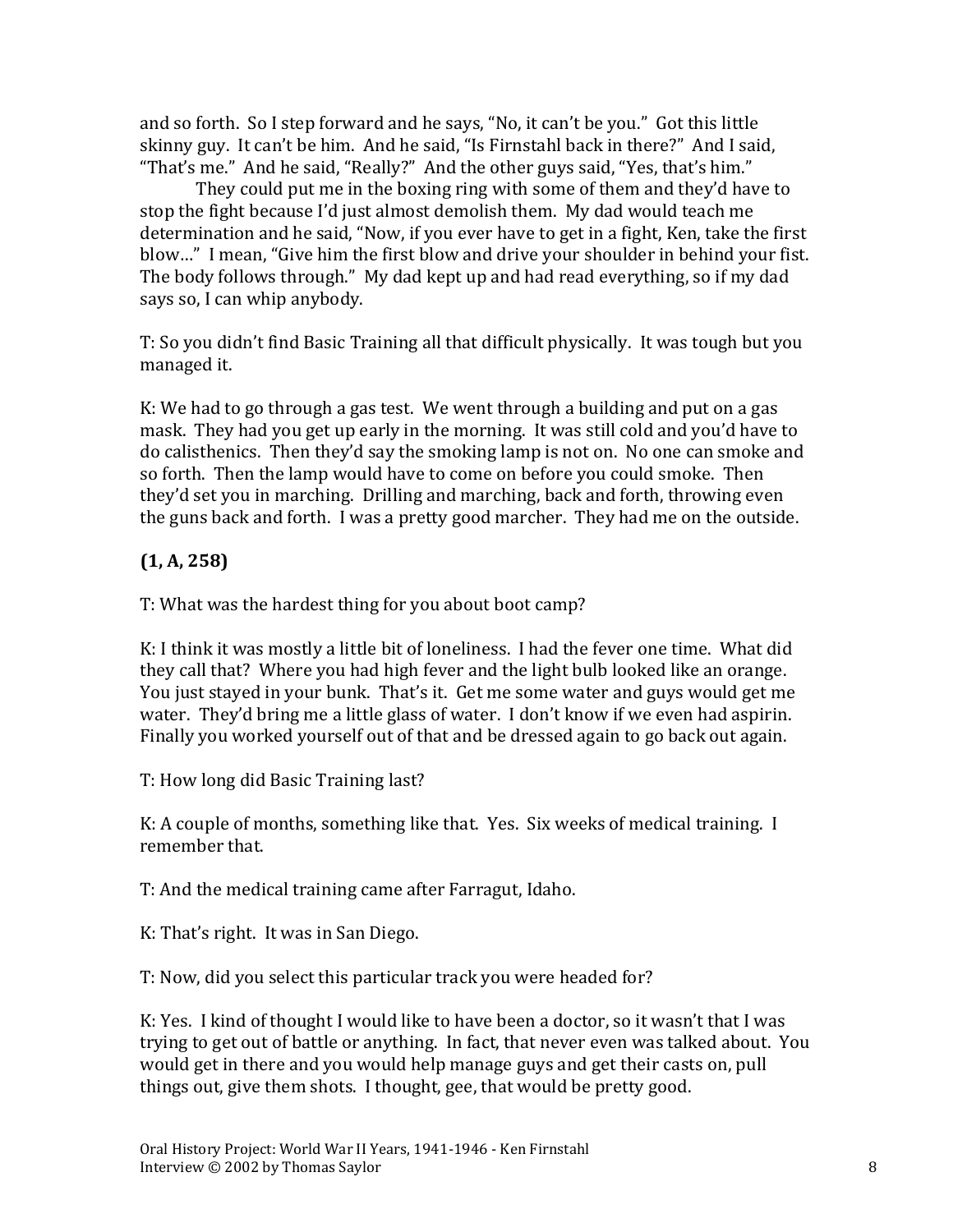T: So you ended up in San Diego.

K: Yes.

T: What do you remember about the time there? Six weeks is not very long to sort of get everything under your belt.

K: Lived in a tent.

T: Ken, tell me, what can you learn in six weeks?

K: Nothing *(laughs)*. But what we did is, we learned how to give shots. We first started out giving shots in oranges and things like that. Then we had to give shots to each other. Then they would teach you that a chest wound, you had to get that bandaged and covered up with fast, tight, good. Put Sulfa… Sulfa was about the only antibiotic. And cover it up good and get it tight so it won't bubble through. And then they don't give morphine on a head wound. That can kill them. You stay away from morphine on the head wounds. So you get all the basic things. Now if somebody can't breathe you can poke a hole into through here *(puts finger to throat)* and make a tracheotomy. They didn't show us how we could do that, but they said it was the spot right in here where you could do it. One of my friends did it on the battlefield and used his fountain pen. Stuck it in there and the guy lived and came through.

T: How did you feel when you were there? Did you feel overwhelmed or prepared or scared? How would you describe when you were learning this is what you're going to be doing and this is how much time you have to learn it?

K: You're so darned young in those days, I thought maybe that's all anybody went through for medical school *(laughs)*. I said boy, these doctors sure learn a lot in six weeks!

#### *(brief pause in interview)*

T: You were talking about this time in San Diego before we took a break. I'm curious—it seems like six weeks… you must have felt just overwhelmed to get everything down that you're going to need.

K: Well, you were supposed to get plugged into blood plasma and all that stuff and you're saying, I don't know if I can really do it, you know. I don't know if I can handle all that stuff.

T: Did you find yourself feeling that way?

K: A little bit, because you don't feel that confident after six weeks. You know you'll find your way. You plug it in, but what happened with me was that it was a doctor that kind of hooked up with me, a Dr. Miller, and I was helping with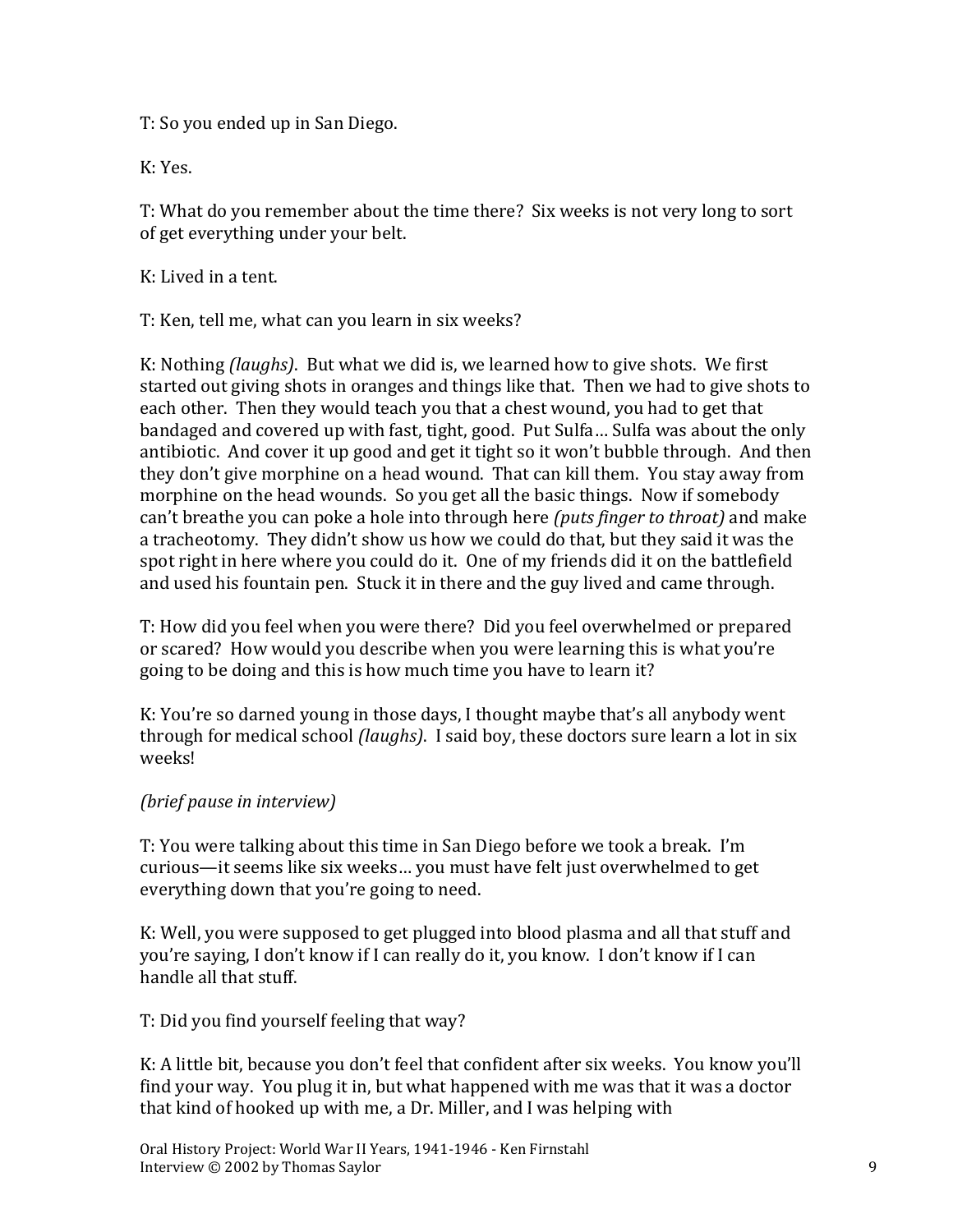pneumothoraxes and collapsing lungs and helping with putting braces around the guys' heads…

T: In San Diego, still?

K: No, this was overseas.

# **(1, A, 304)**

T: Did you actually work on real people when you were in San Diego or was it all just theoretical training and practice?

K: No. Training—"that's what you do if you get this." If you get somebody with a leg broken, you gotta put a split on it. Do the best you can so the bone won't protrude.

T: The definition of a crash course.

K: Yes. It was a crash course. You had to work all day long, and they'd instruct us and they'd teach you on analgesic centrifuges, antibiotics, and all the various things. APCs—I don't think we've got those anymore—Aspirin, potassium, caffeine. Today they have (\*\*\*). That's probably the same thing. That's done with Tylenol rather than aspirin.

T: Did you know at any time in San Diego where you were going to be going next? Was there this unknown?

K: Unknown feeling, and finally they said we're shipping you up to… First of all we graduated from the six week course, and the commander comes out. They were nicer people in the six week course. They weren't that mean like we had in Basic Training. The commander came out and addressed us early in the morning. We all stood at attention and he said, "What a fine looking group of young men before me. I'm in awe and inspired. I feel saddened that perhaps many of you won't come back." And my pants dropped down. I said, why would he say that?

T: So how did you internalize what that guy told you in San Diego? Was that the first time that the concept of mortality went through your mind?

K: A little bit. I remember that I finished with a cavalier attitude. Inside, though, I was a little frightened. Some other guys came up to me and said, "Ken, will you talk to me? You seem to be handling this so well. Would you talk to me about it?" I would sit down with them. "It's rare, it's the exception, the guy that was killed," I said. Which is true—we most all come back. The commander just felt… I think it was just a slip of the tongue. You just felt badly seeing us… and he knew already that was the highest mortality rate.

T: Among corpsmen.

Oral History Project: World War II Years, 1941-1946 - Ken Firnstahl Interview © 2002 by Thomas Saylor 10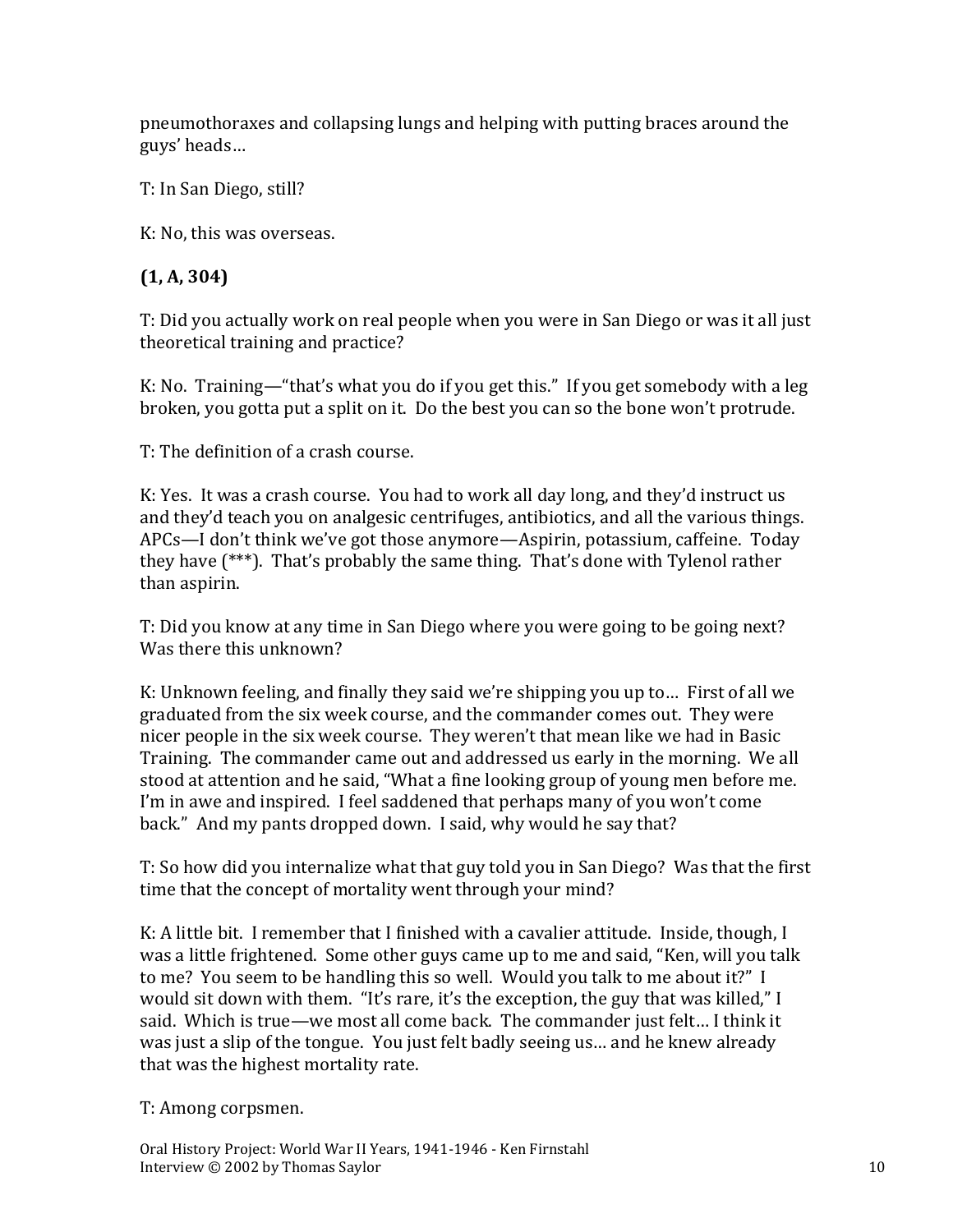K: Yes. Corpsmen had the highest mortality rate. I was shipped up to Seattle, Washington, and worked there with some patients a little bit. There were some of them that were battle shocked and battle fatigued and various things. I was only there a short time and they said, okay, you've got your orders.

Then they took us and put us back on the train and we went to San Francisco and shipped me out from there because that's where I originally (\*\*\*). I remember we stood outside for a whole afternoon with our duffel bags waiting to board the ship. That's the USS *Biloxi*, a cruiser. It had two catapult planes on it. Then they'd *(whistles)* and then you'd get on, but on the way guys were passing out right and left in the sun outside waiting hours in line, and then you had to climb up the ramp, besides, with your duffel bag. And here this little skinny guy, me, just went hopping up the ramp.

T: This was after all the training and all the practice. You're actually shipping out.

K: Shipping out and going overseas. And we thought that we were going to New Guinea.

T: But you didn't know where you were going.

K: No. New Guinea? And I think we found out about midway on the ship that we were going to end up in the Hawaiian Islands, and there we'd be shipped out again.

T: So really your understanding was, it sounds like, that you were going to be shipped out somewhere in the South Pacific.

K: That's right.

T: And Hawaii, I guess, was only a brief holding pattern.

K: If you wanted to really get yourself up on the speed of this you can read that book *Flags of our Fathers*, written by a corpsman's son. I think I knew that guy, Bradley, the father of the author. I think he was in that San Diego field. He said it was a tough training in San Diego. Six weeks. Tough. It was. And you had to get it down pat and get it quickly and get it done.

And then you were ready to get into battle from that. They called him "Doc." What you do is you gather experience as you go along. You pick it up and things flash back when you were schooling. Six weeks. So you see the different rooms and you say, this one is treated this way and that one is treated that way. Penicillin just came in when I was overseas. They'd give you like fifty units—milligrams at a time. And now they give thousands per shot. And we'd have to give the shots three or four times a day plus giving Sulfa—Sulfadiazene and Sulfanilamid.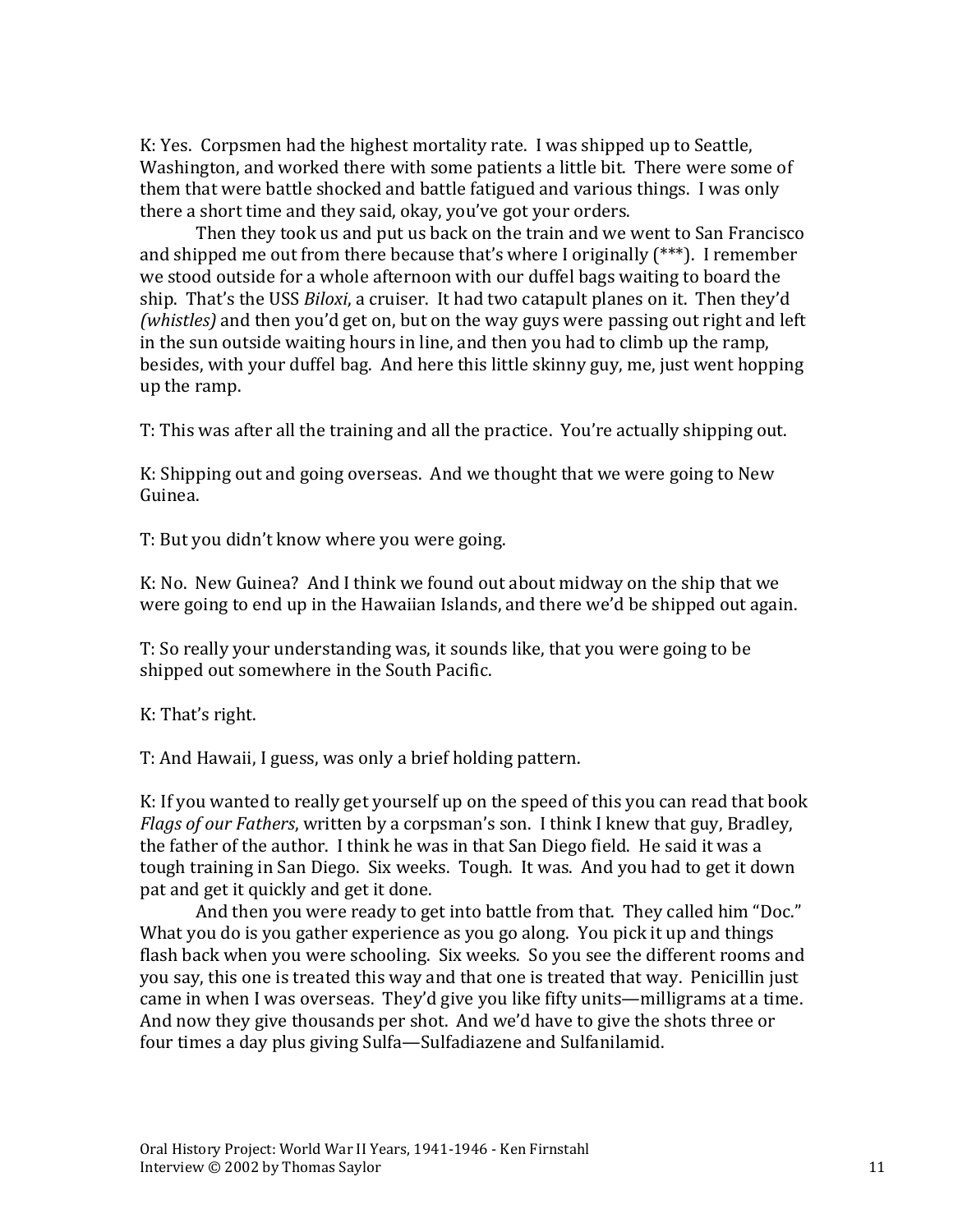T: I'm wondering, at this point when you shipped out from San Francisco, maybe even before that, you were aware then that you part of the war effort against Japan. You weren't going to Europe.

K: Right.

T: I'm wondering what the Navy did, or what images you had in your own mind, about the Japanese.

K: They didn't tell us that much about the Japanese other than being the enemy, because the Japanese had no problem using the Geneva Conference or anything like that. They just killed anybody. Put their heads on stakes. And they would look for corpsmen to kill. After we got overseas they said, "Now you go out, you're not to answer to corpsmen. They have to call you by your name." So I said, "What's going on here?" But see, when you're eighteen, nineteen years old, there's hardly any fear.

T: Is that true?

K: Yes. Pretty much so. I was kind of anxious to go. I was, let's get this thing over with. And I am very, what do you call it, I can't relax. Impatient! I was very impatient; always have been. Get it done.

T: When you were in Hawaii, did you begin to acquire an image of what the Japanese were like?

K: Oh, yes. I even had to guard Japanese wounded. They sent me through and I had some morphine and stuff, and they'd be moaning and…

T: So Japanese came through Hawaii too?

K: Yes. They were in a big tent on the side of the building there. They said, you have the duty; watch over the Japanese. I don't think they can hurt you. They're all pretty well wounded. So they would be moaning and then you would teach them to say F\_\_\_ Tojo, F\_\_\_ Tojo. *(chuckles)*

T: Was that a funny feeling for you dealing with these Japanese or not?

K: You went through so much--

#### **End of Side A. Side B begins at counter 386**

K: You went through so many things already with so many wounded, so many died that we just (\*\*\*). I was never mean to any of them. I couldn't do it. I was just… My shift was over and that was that. I lived up on the mountain area in the barracks.

T: This was at Aiea Heights, in Hawaii.

Oral History Project: World War II Years, 1941-1946 - Ken Firnstahl Interview © 2002 by Thomas Saylor 12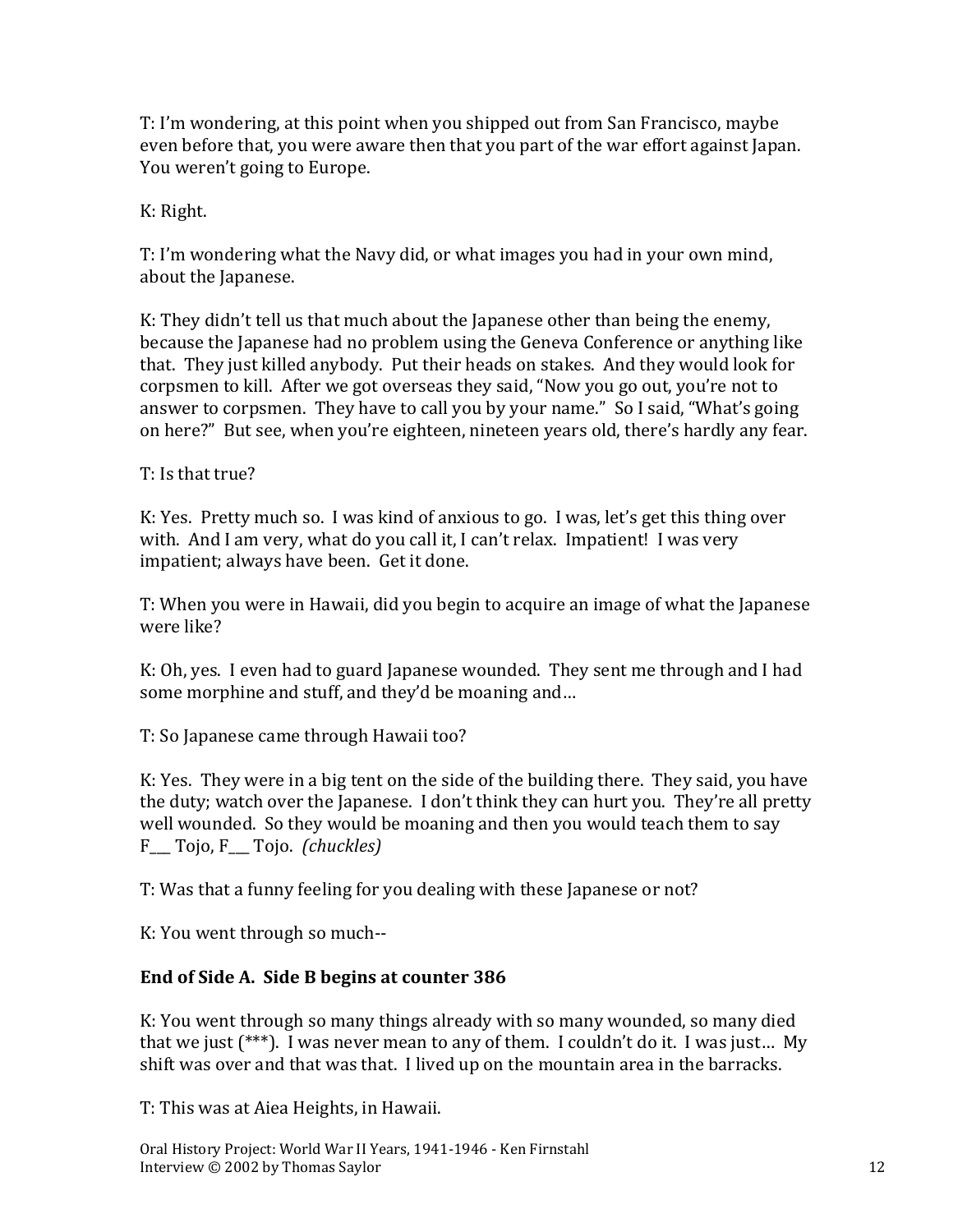K: Yes.

T: Did you observe other people being, shall we say, less than kind to these Japanese?

K: No. I didn't see anything like that. There may have been. I was not that kind where I told them F Tojo.

T: As far as physical treatment.

K: Yes. They were taken care of. I think the Americans were always very good that way. The other group of people who were good that way were the German soldiers. They would treat American soldiers that were wounded, take care of them, give them shots and the Americans were so overwhelmed by (\*\*\*). In one case an American like myself, a medic, got behind German lines and (\*\*\*) the ambulance. And the German commander came out and he was saying, "You're lost? I can sprechen zie keine English." He said, "We aren't going to shoot you because you're an American. We don't shoot you. You go around here, go down through there, head by the end of the woods and take a left down there and you're back to the American lines." And the kid couldn't believe it so then when he got back to the lines the GIs there filled the ambulance up with Chesterfield cigarettes and drove it back to the German lines and emptied it out in front of them.

T: And where did you hear this story?

K: It's in one of [historian and author] Steven Ambrose's books.

T: To stick on the subject of Hawaii, can you describe your job and your job responsibilities?

K: I eventually was assigned to just officers, taking care of officers. I don't know if that was a promotion or not. But first of all I had all these guys, all the legs, all off, and eventually I got into private officers and private rooms. Maybe sometimes two in one room.

T: Aiea Heights was a facility where people who had been wounded in battles in the Pacific…

K: Were shipped there.

T: So this is maybe the second or third hospital that these people had been in.

**(1, B, 444)**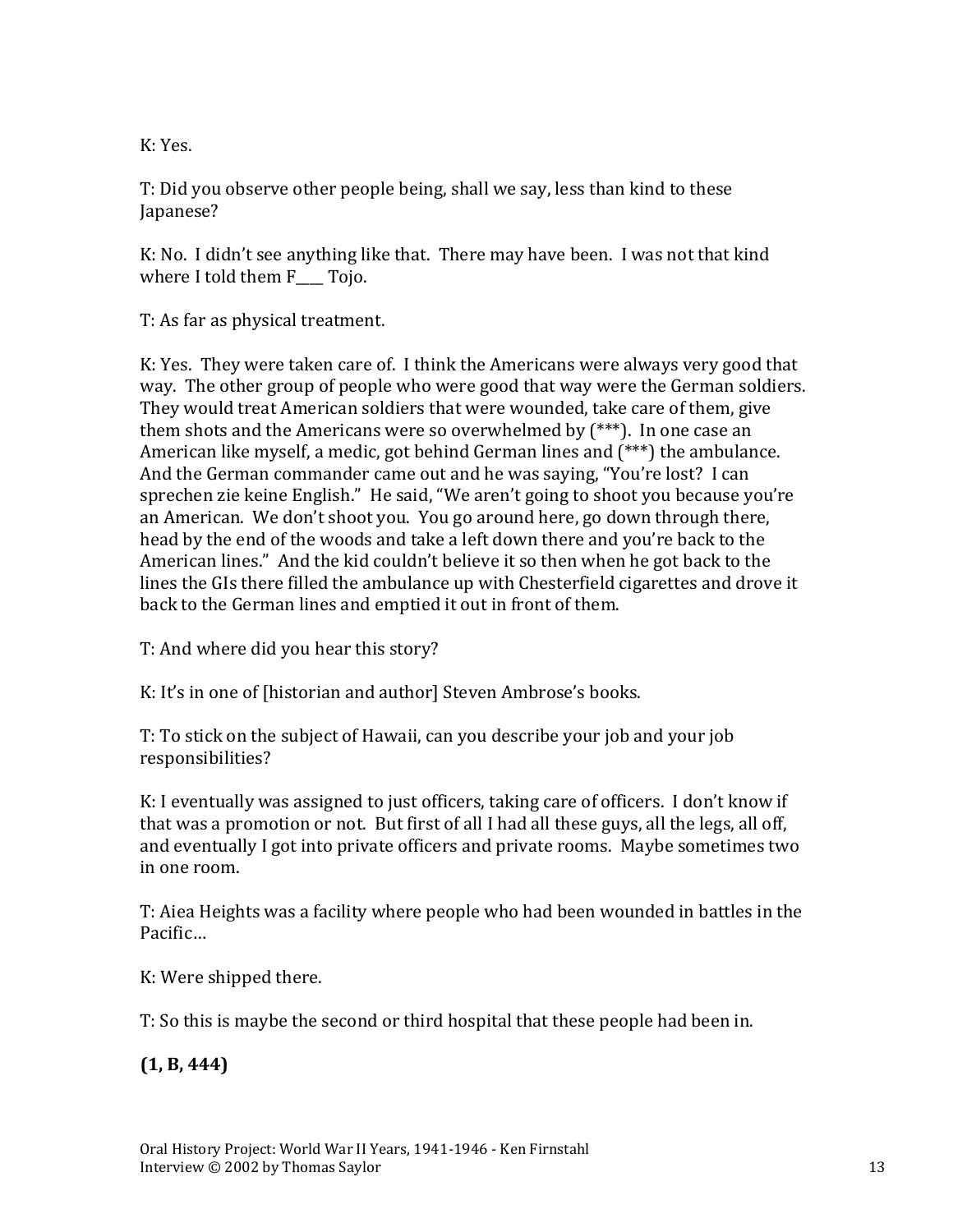K: Yes. Some of them came right over by helicopter. Others were ships that came in on the shore.

T: Was this a large facility? Were there a lot of beds?

K: Yes. Big place, yes. I've got some things around here...

T: So you were one of a number of people working in this facility.

K: Oh, yes. One of the first assignments was to get right up and to give a colonel a shot of morphine. I'd only been given oranges. I'm just fresh over there and, the fact is, I was still wet behind the ears. The colonel is in this room swearing and… you've got to get the air out of the thing, because with the air you get an embolism. Embolism will go right directly to the heart and kill him. So I went in there and I brushed his arm off with some alcohol, jabbed it in. Gave him the shot and said, "There you are," and I went out. I forgot to check the air *(chuckles)*. So I waited outside his door. It takes them two minutes to die.

T: He was still alive two minutes later?

K: He was still going. It's very unusual that you get the vein which would go… I kind of knew that, but…

T: Some anxious moments nonetheless.

K: Yes. But I didn't do it all the way proper, like a German descendant would do *(laughs)*.

T: Ken, it sounds like you had officers and enlisted men there at Aeia Heights. Did you also have different types of injuries here?

K: Amputees. Guys with their heads crushed. TB cases.

T: Any who were psychologically disturbed?

K: Oh, yes. I had one guy who if a fly came around he went crazy, so we had to get him in a special place and close him up. Any fly would bother him. It bothers my dog too *(laughs nervously)*.

T: And your responsibilities, did you do a wide range of things, or did you have a pretty specific and narrow job that you did almost every day?

K: I would think it was fairly narrow as far as I was giving penicillin, giving shots, giving Atabrine for malaria. That was kind of a humorous thing there. I shouldn't be telling you, but it's too late now to sue me. There were two guys looked exactly the same, exactly, and they had the same robes on that you get. And one had malaria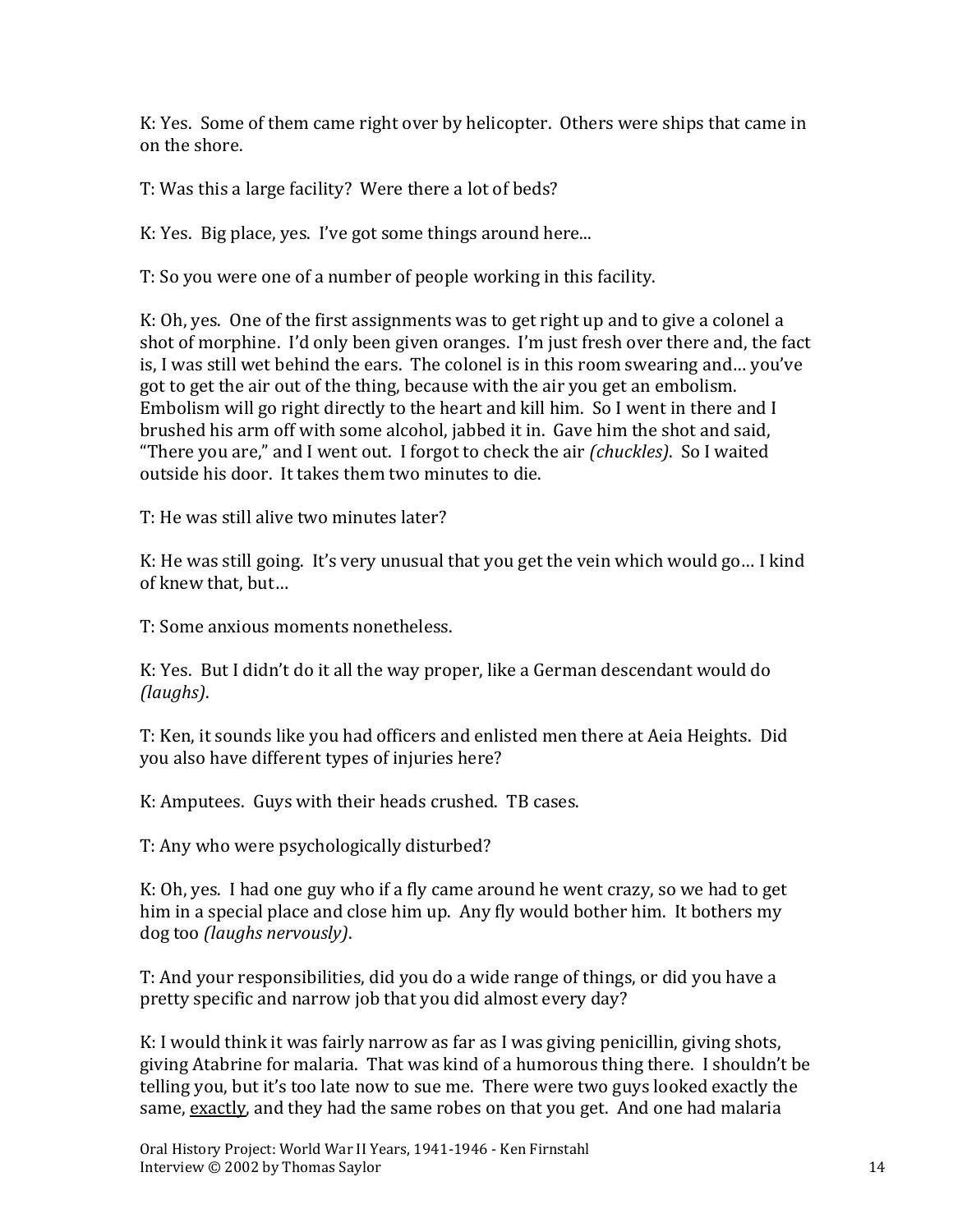and the other one didn't, but I'd give the guy with the malaria his Atabrine pill. And then I'd see the guy and, "Hey! Hey! You've got to get your Atabrine." And I'd give him the Atabrine, and I don't know how many times I gave the wrong Atabrine to him.

T: Is it potentially harmful?

K: No, they start turning a little yellow *(laughs)*. I just wanted to tell you. That was something we laughed about. We laughed about it because they looked exactly the same. In fact, I was kidding with the guy, just something, a precaution in case, prophylactic in case you might have malaria. You can never tell.

T: Ken, did people tend to stay a long time in this facility?

K: They would be there a number of weeks, and most of the time they would be shipped home.

T: This facility is one of the stages further back.

K: So I would be taught to… open gaping wounds. I would be putting sterile Vaseline around the edge of it. Doing all of that stuff. You couldn't learn that in six weeks. So some doctor told me. I had the gloves on and do the whole thing. And one time Nimitz came in the room, Admiral Nimitz. He said, "Wait. Wait. Just keep doing what you're doing." I kept putting the sterile stuff in. Then I had to give this patient a big shot with a huge syringe. Gas gangrene. And I gave him that shot. And they took a picture of me with the Admiral. I never did see it.

T: For you personally, Ken, what was one of the more difficult things that you had to deal with?

# **(1, B, 522)**

K: I would say you get used to it, and in another way, you don't get used to all these guys getting all shot to pieces, but you finally adjust to it and you go ahead and do your job. When the troops would come in heavy you'd work almost around the clock. Then you'd get a little rest and then you just… you seemed to adjust to it. You didn't go off in a corner and say, I can't take this anymore. I didn't notice anybody that gave up and couldn't do it anymore.

T: Would you say you grew calloused, then, after a while?

K: No. I grew a little numb from it. And you'd say, well, this is war and they're coming in. They're shot to pieces. We had to fix them up. Get them fixed up. Get them some plasma, get them some this. Do this. Get them some morphine. Check on this. Ask them how they're feeling, and how are you doing? I would always try to be cheerful.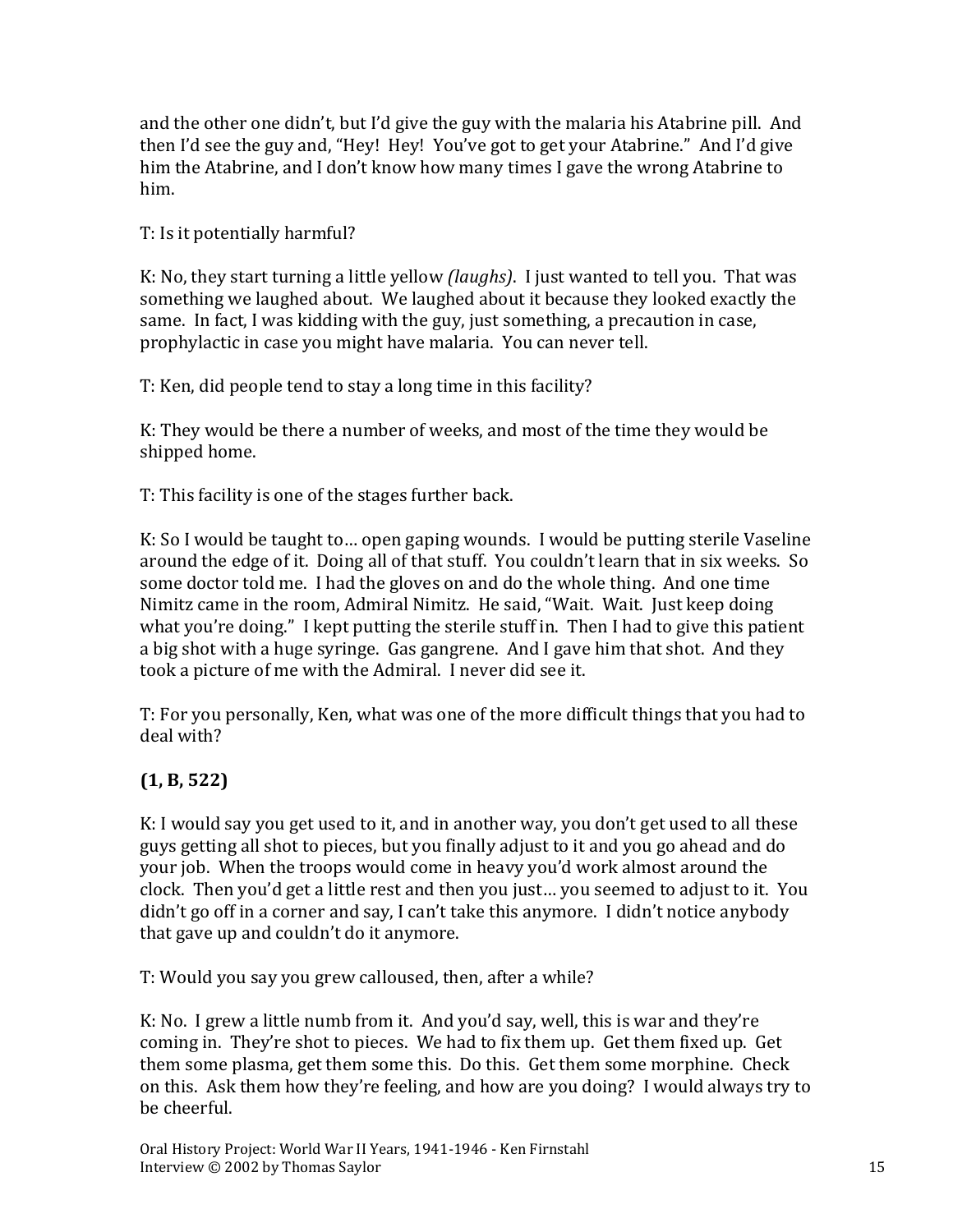T: If they had a leg wound or a chest wound, how long had it been from when they were wounded to when they hit your facility?

K: I wouldn't know exactly, but it might have been a day or hours.

T: So they got there pretty quickly.

K: Yes. We had one ward with everybody with their rear end shot off, one room all the legs shot off, one room with all the arms shot off.

T: So they separated people really by the types of injuries.

K: So you could work on it quicker and faster. All of the same kind of injury.

T: Right.

K: You could go right along the line, and we had some nurses with us. Regular nurses.

T: You shared one of your poems earlier, and one of the lines from that I wrote down was that "youth grows sober." I wonder if you could talk a little bit about the sentiment that you expressed with those words.

K: I think what it did is, it made a man out of you. I used to be eighteen, but suddenly you were forty years old. You were a man and you became a man pretty quick. You had to. You weren't sitting giggling and saying, I'm not going to do this or anything. You went ahead.

First of all you got colorful training at boot camp. Obey orders. If you didn't obey orders you could scrub the whole barracks with a toothbrush. That's the things they would do. They would put you under cold or hot showers. You learned that you had to take instructions and do it. That's about…

T: What about the experience in Hawaii sobered you up in a sense, then? To stick with that phrase.

K: Seeing all these men come in. I can remember being in boot camp and I saw somebody hauled out in a stretcher and I was one to faint away. I was not ready yet.

T: Yet months later you saw people on stretchers…

K: All over. Stinking, rotting flesh. Odor. I couldn't eat for a few days. About a week and a half [when I first got there]

T: Was that a shock; adjustment to what you were dealing with?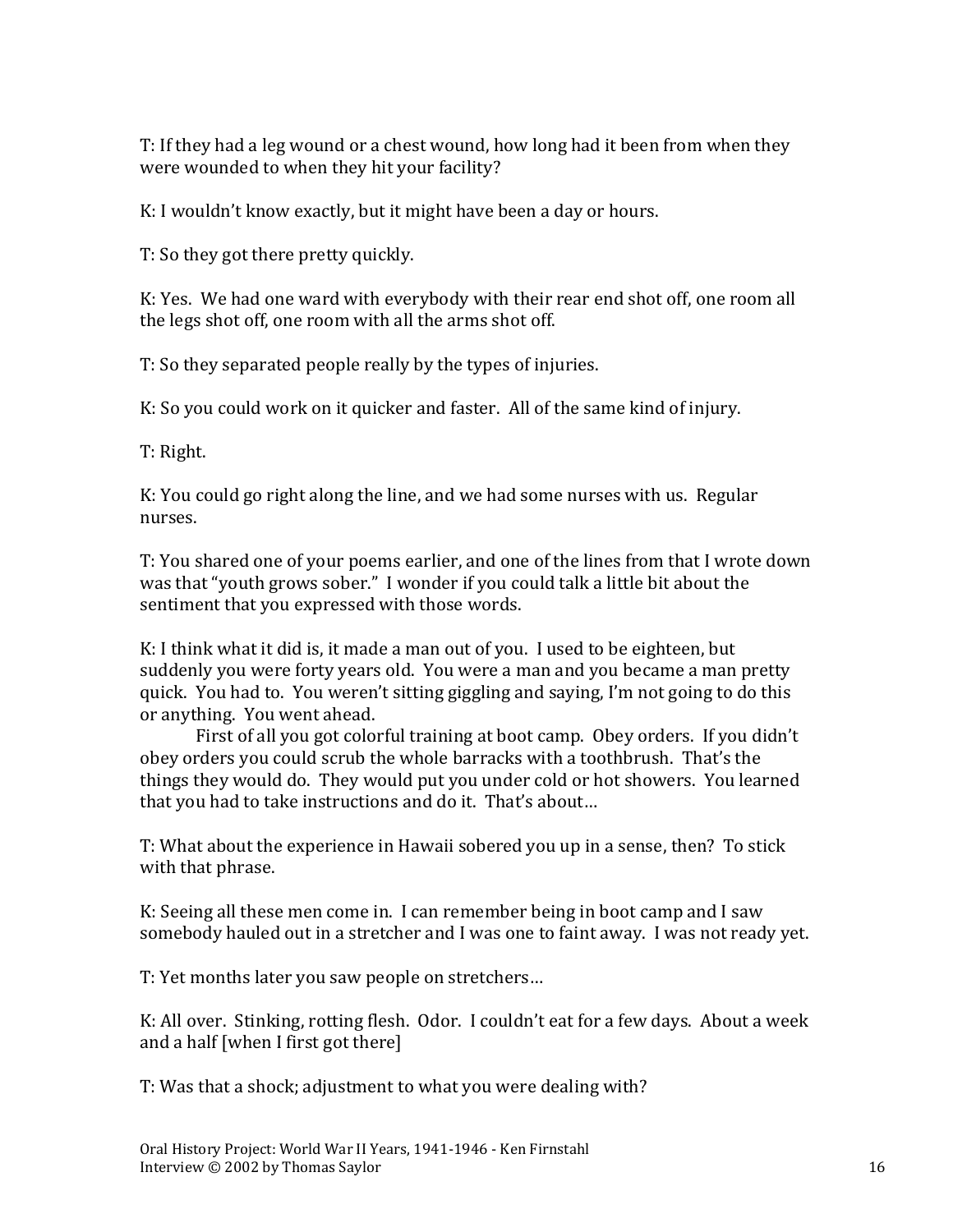K: Oh, yes. Shocked at first. It really was a shock. There was always a bad feeling… this is war. This is it, and it's not going to be nice. You're not going to see people dancing around and having a lot of fun. But we would go up in the mountains and drink green beer. I was only like nineteen and (\*\*\*) drink in Hawaii. You were supposed to chug a lug them down and then you'd throw up. One of the men went down the mountain in a jeep and went over the side and killed him. (\*\*\*) He worked with us. Even that, this was just another guy.

T: How did you deal with this in off hours? Did people drink a lot?

K: Well, you didn't always have access to a bottle of booze. Once in a while somebody would get some beer. Come on, let's go up and we'll drink this beer, and so we would drink. I wasn't into great drinking. There were periods. Now I'm into some pretty heavy stuff.

After the war, I went to radio broadcasting. There was this tremendous stress. It was almost as much stress as you had over there. Unions threatening to kill you and everything. In those days the unions were really tough. Nowadays they've simmered down quite a bit and they wouldn't threaten your life and everything. We didn't have a union at our radio station because our people didn't want one. We gave them everything they wanted. Go on vacation. We gave them automobiles.

T: To stay with this theme about reacting, you mentioned a few moments ago that you were stationed in Hawaii, really with the belief that that was a stage to somewhere else.

K: It was a staging area.

T: How far back in your mind, or how far front in your mind, was this notion that, gee, I could be shipped out of here tomorrow?

K: That was it.

T: And how did that make you feel?

K: I was kind of anxious to get it done. Go. And a secondary feeling. I mean, so okay, I go. All right. I'll go.

# **(1, B, 610)**

T: How do you square that with the fact that you knew the casualty rates of people who were shipped out?

K: That's what I said. You are a little bit insane at eighteen and nineteen and you… In fact, I read about the German Army, and they would use all eighteen year old boys and nineteen to charge. They had the most nerve and you could go ahead do it. The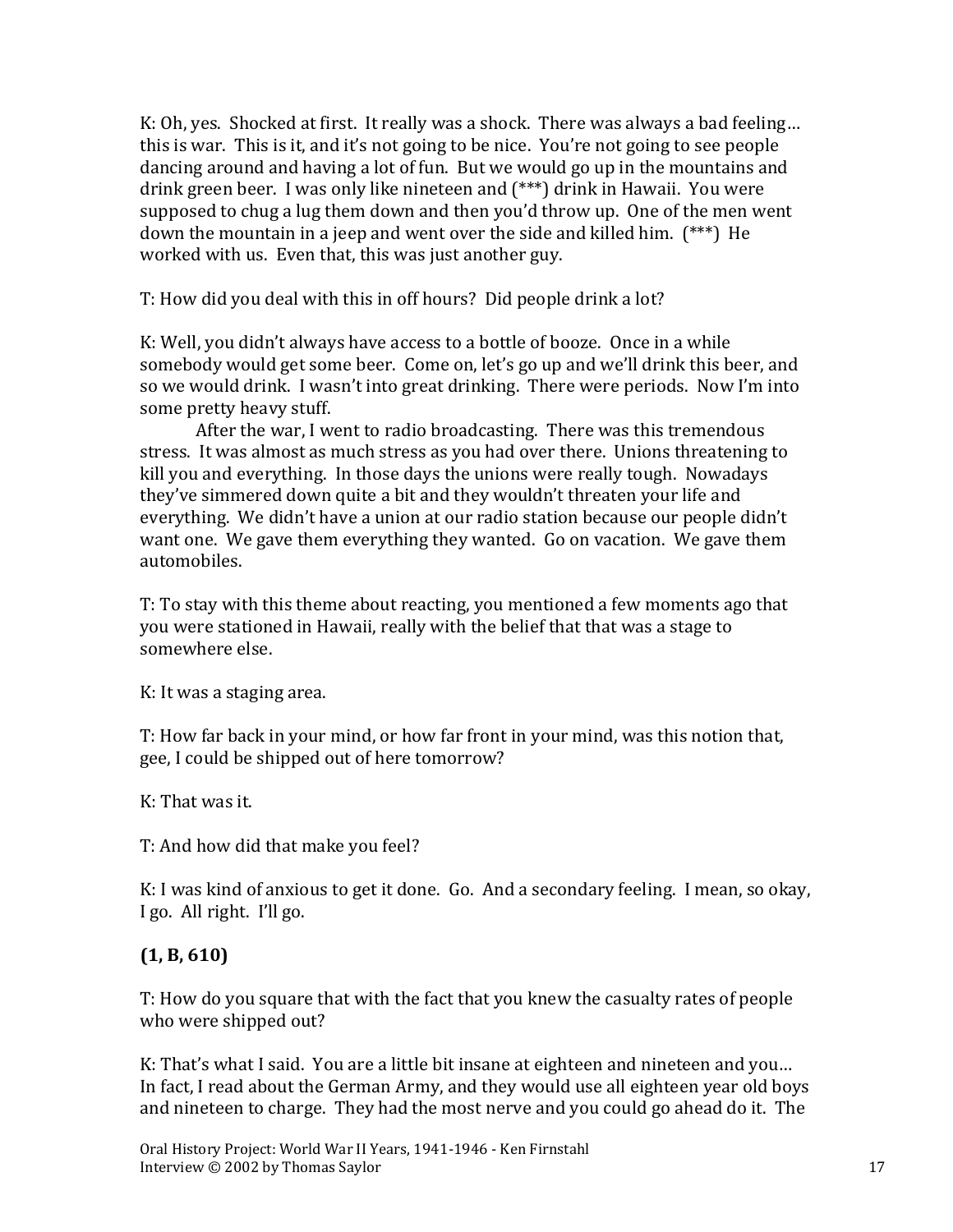Soviets would fill their young soldiers up with vodka and then they'd do their charging against the Germans. So they gave them extra courage. With vodka.

But see, there was an advantage using young men to do the forward battles and patrolling. I had one friend who was on patrol all the time and he said, "God, I've been on a lot of patrols. You know what, I never had anything happen." I came back and I'm going to try this rifle out. He tried it and it wouldn't fire *(laughs)*. He'd laugh about that. He had a great sense of humor and he said, "Can you believe it? My rifle was jammed all the time."

T: Ken, could you have volunteered to be shipped out?

K: I wasn't that insane.

T: You obviously heard what was going on at Peleliu or Guam or Iwo Jima.

K: Yes. Oh, yes.

T: Were you at all thinking, that could be me?

K: That's right. I knew that they had the legs and arms piled up on the shore that they just amputated right there. They piled them up.

T: You heard the stories of what was going on.

K: Oh, yes. One of my friends did the tracheotomy. I told you that. Another one was out back in the island area and one of the Marines was shot through the chest and badly and the doctor said that there's no way. He's only going to live just a short period of time. He'll expire within the hour. So make him comfortable. Make him comfortable and get out of here because the Japs are coming. And so he pulled this guy into a clump of trees and things, covered him up with branches, put compresses on that chest wound, gave him blood plasma, got him some morphine and stayed there all night with this Marine soldier and the Japanese went by jiggling with their water jugs. They could hear them walking by. The next morning everything was clear. He took the guy, threw him on his shoulder and carried him three miles back to the front lines, to the lines where the Americans were and he lived. This guy, they said, could never express his thanks enough.

T: Yes.

K: He just said, I'll do anything for you. Anything.

# **(1, B, 647)**

T: For you, did relationships with patients remain mostly impersonal, or did you actually get to know people on a closer basis?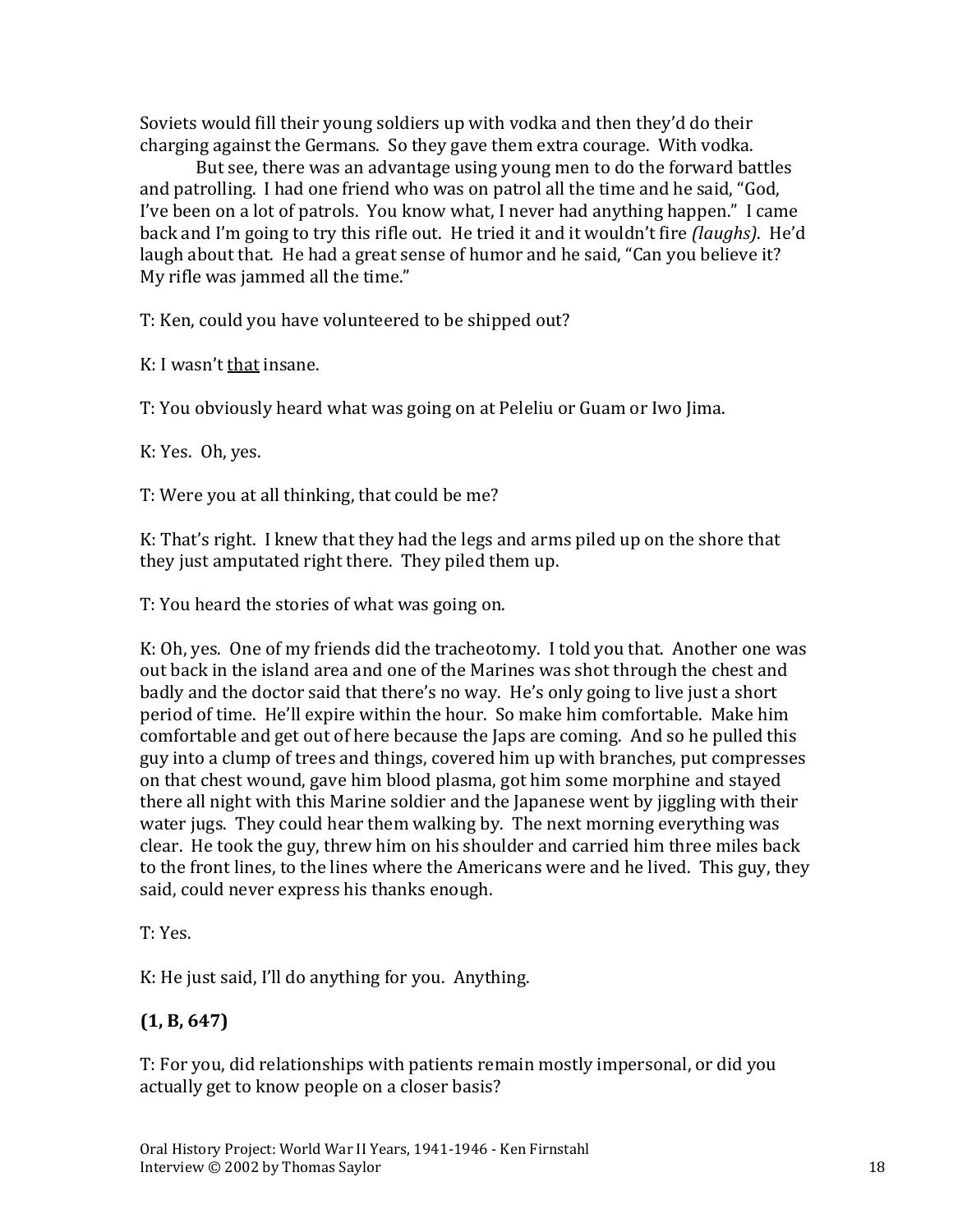K: Somewhat you did. I got this letter from another corpsman, who lives now in Princeton, Minnesota. You can read that or even take a copy of it and send it back. It almost is a little bit of a tear jerker. He said he had many men die in his arms. And he said, "I can relate to what you have, and I can relate to all the dying you must have had. I had the ones that would die occasionally, and I would hold them in my arms."

T: This is a guy who was shipped out to the front line.

K: Yes. He was my age, seventy-eight years old, and he was writing me this letter and he said, "I really, really was touched by your thing in the [*Star Tribune*] paper. It gave me closure. I felt my first closure. I would like to have some of your other poetry if you would send me some. My children are all reading your things you had in the paper."

T: Have you talked to that guy on the phone?

K: No, I haven't. I just got the letter yesterday. He said, "I want to get in contact with you maybe later and get some of your poetry." It was very sensitive… letter written in long hand like I do. Scratch it on (\*\*\*). So I want to get in touch with him. Answer him. I got a number of very fine replies from people and other corpsmen.

T: It's a very good article in the *Star Tribune*.

K: I never referred to my children as kids. I don't know how she put that. She had five children. She had five kids.

T: That's interesting. She changed that.

K: Maybe I said it. I don't know.

T: You bring up the subject of poetry. The article in the *Star Tribune* was really about you and your poetry. It's been an important way it seems for you to deal with, the express that.

K: Yes.

T: I'm wondering, had you written poetry before you were in the service? Had you written things down like that?

# **(1, B, 674)**

K: No. I had the feelings in my mind and never expressed it. So now I'm overseas and I'm going to write to my girlfriend. Uff dah! I said, what the hell do I write? I said… I can remember everything from back then. I can't remember what I wrote yesterday.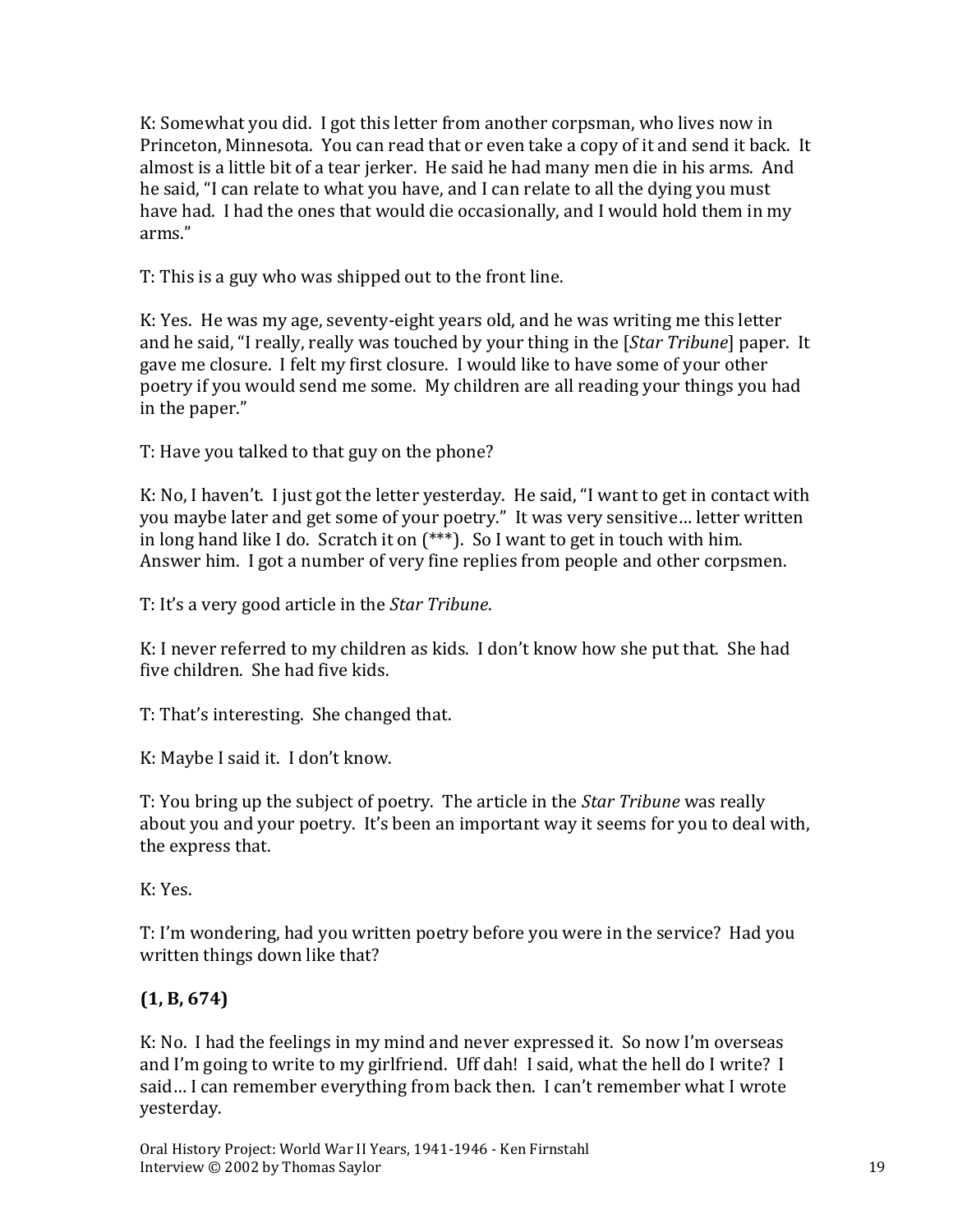Funny thing, a letter. You don't know how to start. Especially if you want your girl to know what's in your heart. Make it just a bit poetic if your girl is the type, Because you have to be romantic if the letter is to be right. Now add a bit of starlight and the color of the moon, How perfect things would be if we could share them soon. Now that's my kind of letter, every word of it is true. Just as God knows in heaven darling, I love you.

T: Very nice.

K: *(laughs)* That was my first poem.

T: So this is something that really began for you when you were overseas.

K: Yes.

T: What prompted you to actually put pen to paper?

K: You don't become a poet because you want to be one. You are one. And you have to express it. I would often feel as though I must just write the worst crap that ever was in the world. I used to write back to my folks, and I sent them a poem and said, "You'll find this in the back of these ten cent Western magazines. That's the stuff I kind of write." They kept those. That's how they got them.

T: Your folks kept those.

K: Yes. They kept all those old crumbled up letters. I'll say this is what I wrote about my daughter when she died, the one who's in the picture.

*(short gap in tape)*

T: Ken, how often did you find yourself writing things down, in Hawaii? Actually writing poetry.

K: For three years being there it probably wasn't that often, but I would have night duty, guard duty at night. I just was a medic. Can't do everything. I would sit there at that desk, and there was an old Underwood typewriter. I didn't really remember how to type, so I started typing anyway. I typed this stuff out and I'd mark out what I felt in my heart and I'd sent it out. That's what you see in those first few pages here [of my poetry album]. I never felt I was a poet or anything but I just would write that stuff out.

T: Did you feel different when you did write things down for yourself?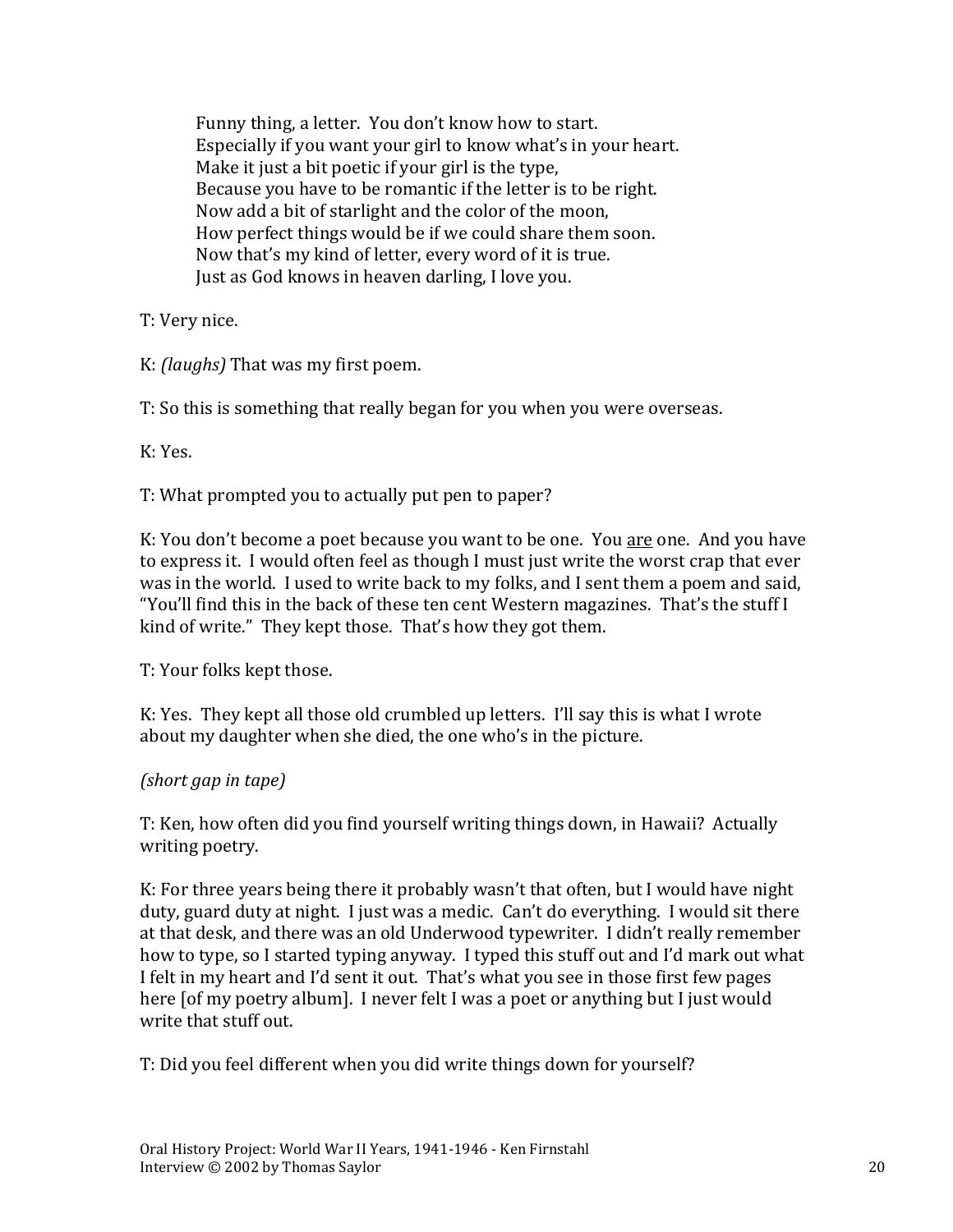K: I think it helped me a little bit. Yes. You could express yourself. It was kind of like a catharsis. Here's one that my daughter found. So you'd say why wouldn't a person write--that's a letter I'd written overseas--why wouldn't a person write more about the war? Well, you couldn't write about the war because it would be all censored.

T: Did you share these with other people that you were stationed with? These poems. Or was this something you kept to yourself?

K: I hardly ever shared a one. Now the one, about

I shall not think of her,

I met a gal from Vassar,

I said, this is what I've written about you. I said, when you left me with that commander, and she just broke down in tears and just cried and wept and said, "Ken, I wouldn't leave you. No. No. He asked me. I had to go out with him." I said it. I think I have a picture of her. So, anyway, she wanted to get… I was married when I was a little younger. I was better looking than her *(laughs)*.

T: How important to you was your faith when you were overseas?

**(1, B, 718)**

K: Very much. All the time.

T: Did you attend chapel or attend church on a regular basis?

K: I would whenever I could. I would do that. Something that now is almost forgotten.

T: How would you describe this? How did your faith help you?

K: I felt serene and it was a peaceful feeling. I think the easiest thing in the world is to lose your faith. In fact, today, they lose it so easy it's unbelievable. We can't even have Christmas in school. The separation of church and state was the separation of George III from the English church. And Franklin and Jefferson and Madison, they said we will have separation of church and state, but not from any particular church. You can have all the churches you want, and every one expressed: Keep God in your life. Keep Christ in your life. And we must keep it everywhere. Government, everywhere. But no particular church. And now today what we are establishing is an atheistic state.

T: At this time, when you were in the service, did you feel equally strongly about the importance of faith? Of religion in your own life?

K: Oh, yes. See first of all, I went to a parochial school. I had to go to Mass every single morning. I'm going to send that along with you. This.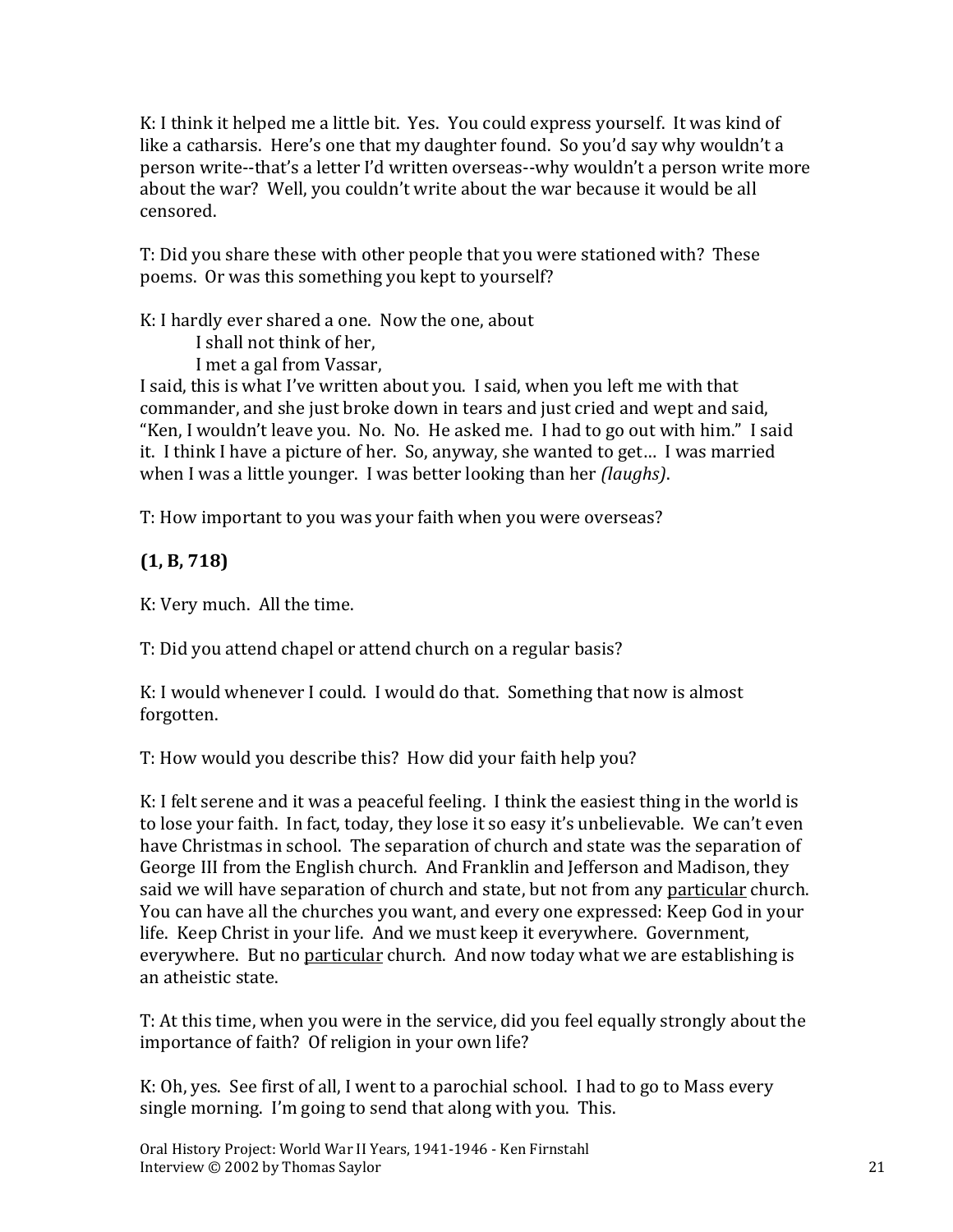#### T: Oh, great.

K: 1932. And this is the thing I had written in my garage door up at the cabin. You may want to use that in your history class.

T: Maybe. How would you say your faith changed, or was changed, by your experiences overseas?

K: My faith actually grew throughout the years.

When I became manager of a radio station in Minneapolis, KTCR, I hooked up with a Frenchman who was exactly like Cyrano de Bergerac. He had the jaw that stuck out like this, and he would wind down his window and tell someone, "Get your hair cut! You animal!" And I'd always be on--[directed to interviewer] Your hair's fine. Now this is when they had it way down to there--I would always be on the side where the guy was. He'd wind the window on that side *(laughs)*.

He would go to Mass every day. I went to Mass every day. For thirty years I went to Mass. And we had lunches almost every day too; there were some days when you just couldn't do it, we'd miss the Mass. The Masses were real short. Twenty minutes and you'd be out and you felt kind of refreshed from that. They had kind of a scholarly priests in those days that would come in and give a little short, two second or three minute talk. I remember one of them said, "You people who come to church today have come here because you're such good people. Come here during the week when you don't really have to or anything." But he said, "You came here to be with Christ. That's not true. Christ came with you." And he turned around. Holy crow, what a powerful thing to say. You didn't come to be with Christ, He came with you.

T: Do you feel that your faith made you better equipped to handle your job in the Pacific?

K: Oh, yes. Oh, sure.

T: How so?

K: It's a powerful weapon. Stability and comfort. Now you take so many of them like Nietsche and a number of them that have no faith at all. They're all agnostics. Most of them… what's "gnostic"? Just plan short gnostic? Agnostic. That means you have to be shown. Show me the proof. Like from Missouri. They used the word in a short thing like G-N-O-S-T-I-C, which just means the same thing. There was a number of them in those early days, but the church was so corrupt and bad that a lot of them like Montaigne and Voltaire… Voltaire would always ask for a priest when he was ready to die. They would have very little faith because there was only that one church, the Catholic Church, and when you have power like that it corrupts. They would have a lot of bad Popes and a lot of bad… So anyway, I can go preaching. If you want me in class sometime…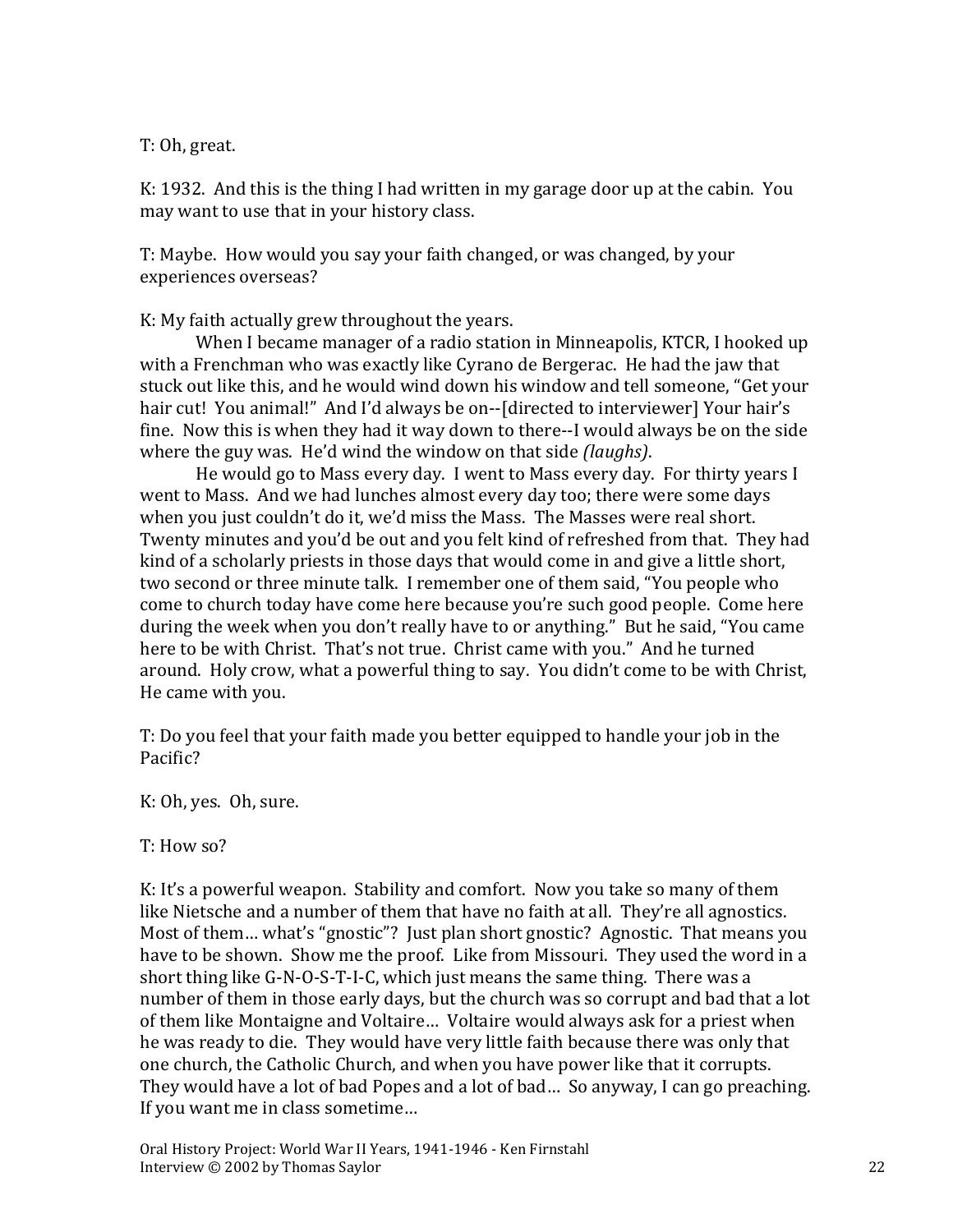T: Ken, let me shift gears here. Working in a hospital facility, did you come into contact with women in uniform? As nurses, [US Navy] WAVES.

#### **End of Tape 1, Side B. Tape 2, Side A begins at counter 000.**

T: Let me ask about women in uniform. You showed me a picture here. On tape now again. You saw WAVES. You came in to contact with nurses. From your observation, how were the relations between men and women in uniform in the service?

K: We were just elated to see them. You were just beside yourself. I am very much against women fighting in combat. I do not think it should be. I love women. They shouldn't be there as the politically correct thing. They can do so much behind the lines.

T: For example, you were behind the lines, so you did see women there.

K: Oh, yes.

T: What kind of things did you observe women doing at the facility that you were at?

K: They were nurses. Registered nurses.

T: You mentioned some women doing a number of different things. From your perspective, what problems were there having men and women working in the same facility?

K: It was quite well separated; except, the doctors and nurses, I think, had some fun. They would kind of intermingle a little bit. It was an era of very, very prudent relations between men and women. We were very reverent in [our] actions. You were not ready to copulate on a moment's notice. It was the furthest thing from your mind. You were very excited about getting a kiss. You'd hug and maybe snap a panty once in a while. That was it. The unusual ones were the ones that would become pregnant. They were not looked up to as real high individuals if they were to become pregnant.

T: Did things like that happen occasionally?

K: I didn't notice it any overseas. But we used to talk about the doctors and nurses maybe getting a little extra.

T: So it was rumored, or kind of surmised.

K: I had one young nurse that was always flirting with me. She became a patient and I had to take care of her a little bit. Her name was KP and mine was KP. And then I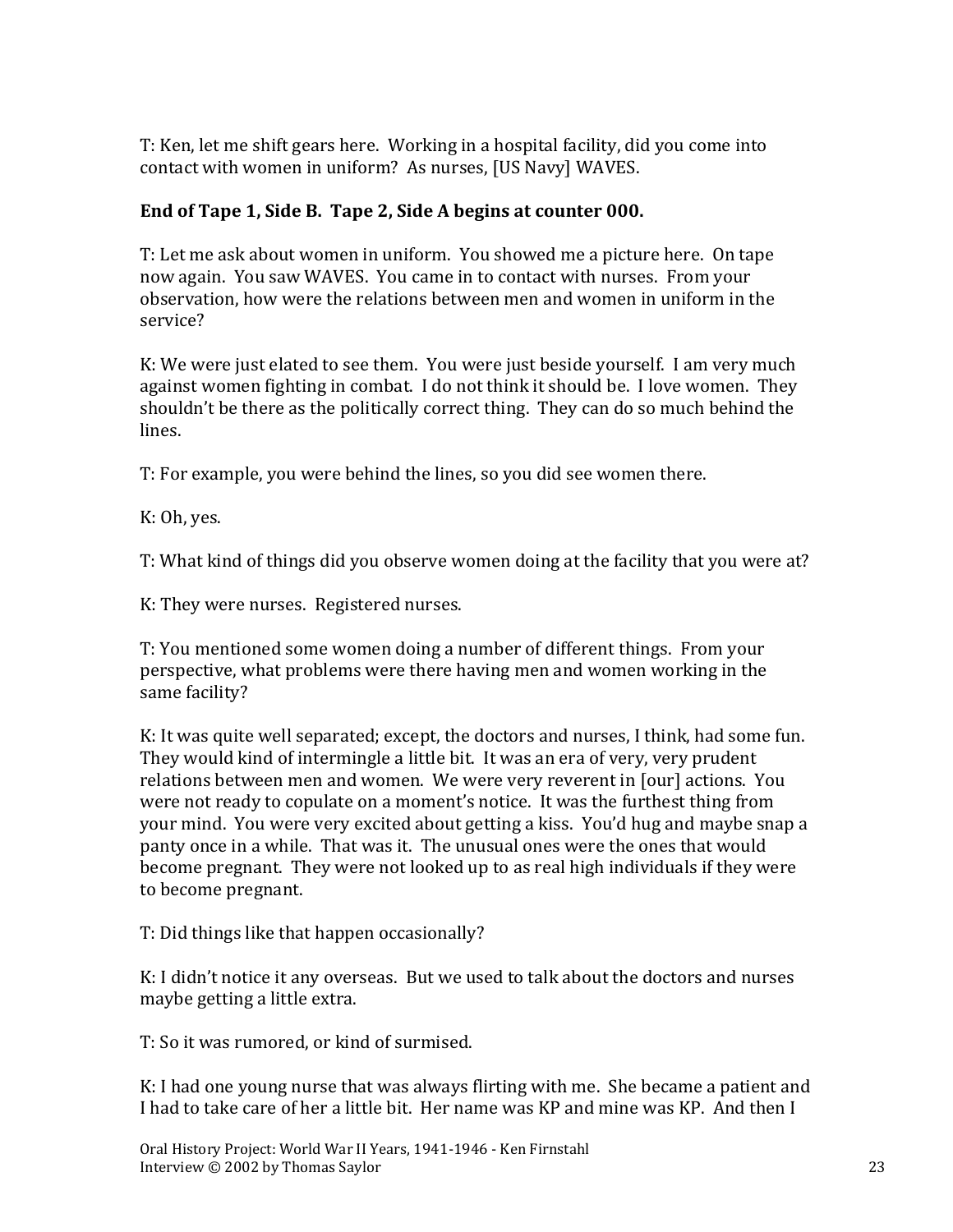was in the hospital with jungle rot. I had disability from that. Our whole hands would swell up so the heart would be bright read, bright red. So they had to soak all the skin off my hands and then pull it off with forceps.

# **(2, A, 58)**

K: She used to come by and help me. Then there was a guy from Louisiana named Rosie something, and he was a hell of a nice young guy. He would always come and ask, "Can I help you in any way? Can I do anything for you?"

T: So you were laid up with this jungle rot for a while?

K: Yes. The doctor came in and said we're going to have to cut those hands off. I knew he was kidding though.

T: How did you get jungle rot?

K: It's a yeast spore that's in the more tropical areas. Quite a few people had jungle rot. I had it on the back of my heels. Some on my chest and on the hands. And the potassium permanganate that you soak your hands in for hours at a time, then when your skins starts soaking off, then they pulled it off with forceps. Then they put all kinds of Sulfamilanide, a white salve, all over your hands and wrap them.

T: So you were out of commission for a while with that.

K: Yes. I think it was about a week or something.

T: Was it painful?

K: Oh, yes. Hot and painful, and your hands steamed. I'm so modest about this *(laughs)*.

T: What about minorities where you were? For example, blacks in uniform.

K: I had a good friend who was a black. Yes.

T: Did you work with blacks, or have blacks working in your facility?

K: I think Mike, he worked more in the culinary section. He'd always want to borrow ten bucks or something. I said sure, I'll give you some. He always paid it right back on time. We were good friends. Shoot the breeze and talk. I never really noticed a difference in skin color that much. That wasn't that big a deal.

T: Did other people notice?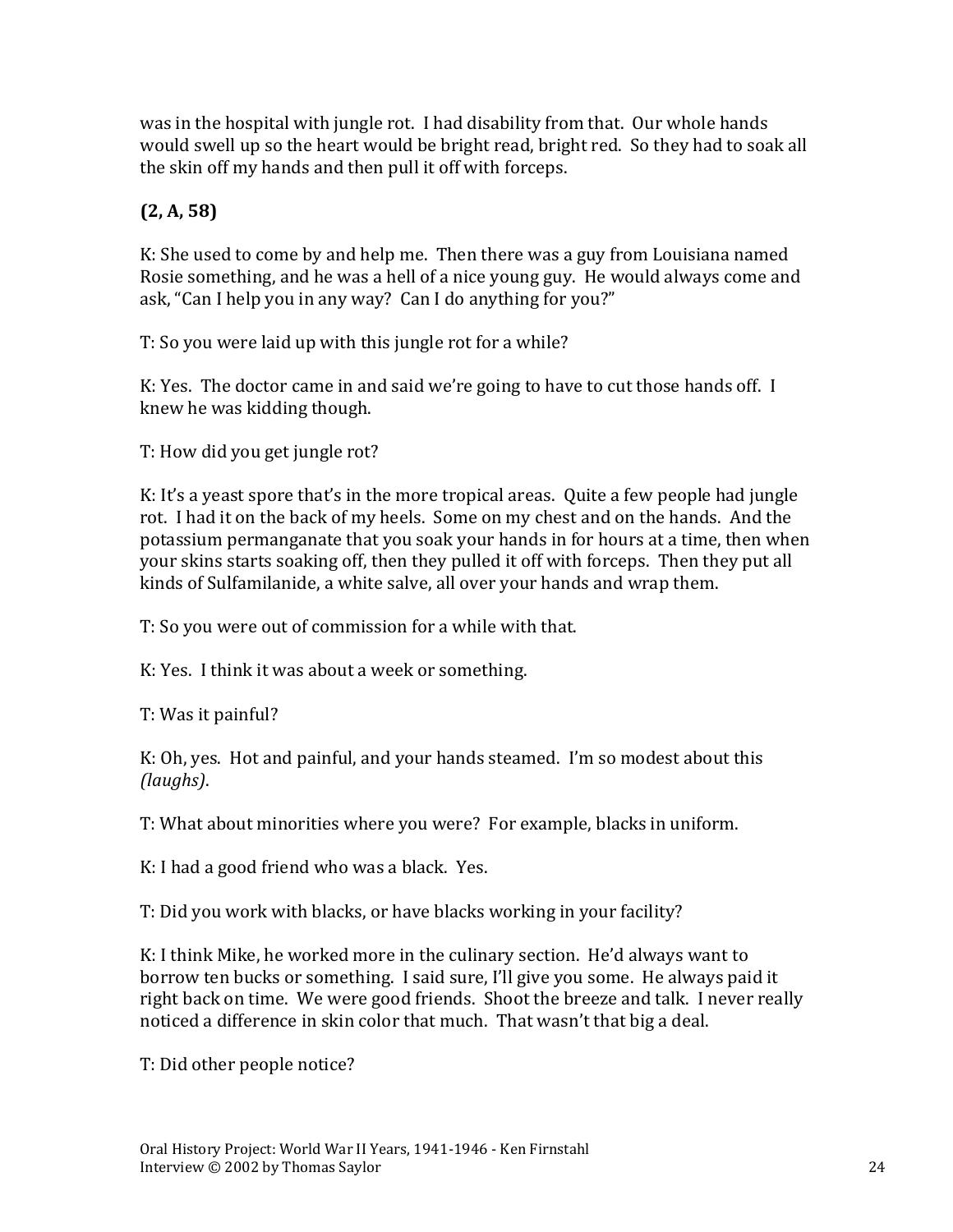K: I think it's very evident today because there's so much press on it. They're being denied… and they're denied housing… they're denied this evidence…

T: So you think making people more aware of it, makes people more aware of it.

K: Oh, yes. And it makes the black, or whoever it is, or the Hispanic, much more angry and they say, "We are really put down." Did you read in the paper today, they couldn't get some loans? What the hell, I couldn't get a loan. A person has to have some money before you can get a loan.

T: Now, were there blacks and Hispanics elsewhere in the facility that you worked?

K: I didn't see a lot of them. Evidently they were considered not, you know, like the white people, and they weren't put in positions--which is a sad commentary. But I didn't see many around.

T: How about the people that you treated? Did you treat people of all races too, as patients?

K: Whatever came in… like the Japanese. I didn't see many black soldiers wounded. I think that the blacks [were] really coming in very big in Vietnam and…

T: Later, after the military desegregated.

K: Yes. Early on there, they were going in there pretty strong. The forgotten war.

T: What I hear you saying is, really, that what was noticeable was the lack of minorities that you saw, either working with or as patients.

K: That's right.

T: Your hospital treated only Navy and Marines, is that right?

K: Right. The Army may have had more blacks. But that was a sad thing all the way through from the time of Lincoln and the time of Jefferson. They weren't hardly considered human beings. Then they came about where they felt so badly. Jefferson said, anybody is going to get into heaven, it's not going to be us, it's going to be the black people that get in. They were treating them terribly. He said, I've got slaves of my own. So Washington felt the same way. And they all were very much against slavery, even though they said we can't stop it. It's too big a deal.

T: Ken, when you were stationed in Hawaii, and you were there for a while, how easy was it to get news of how the war was going either in Europe or in the Pacific?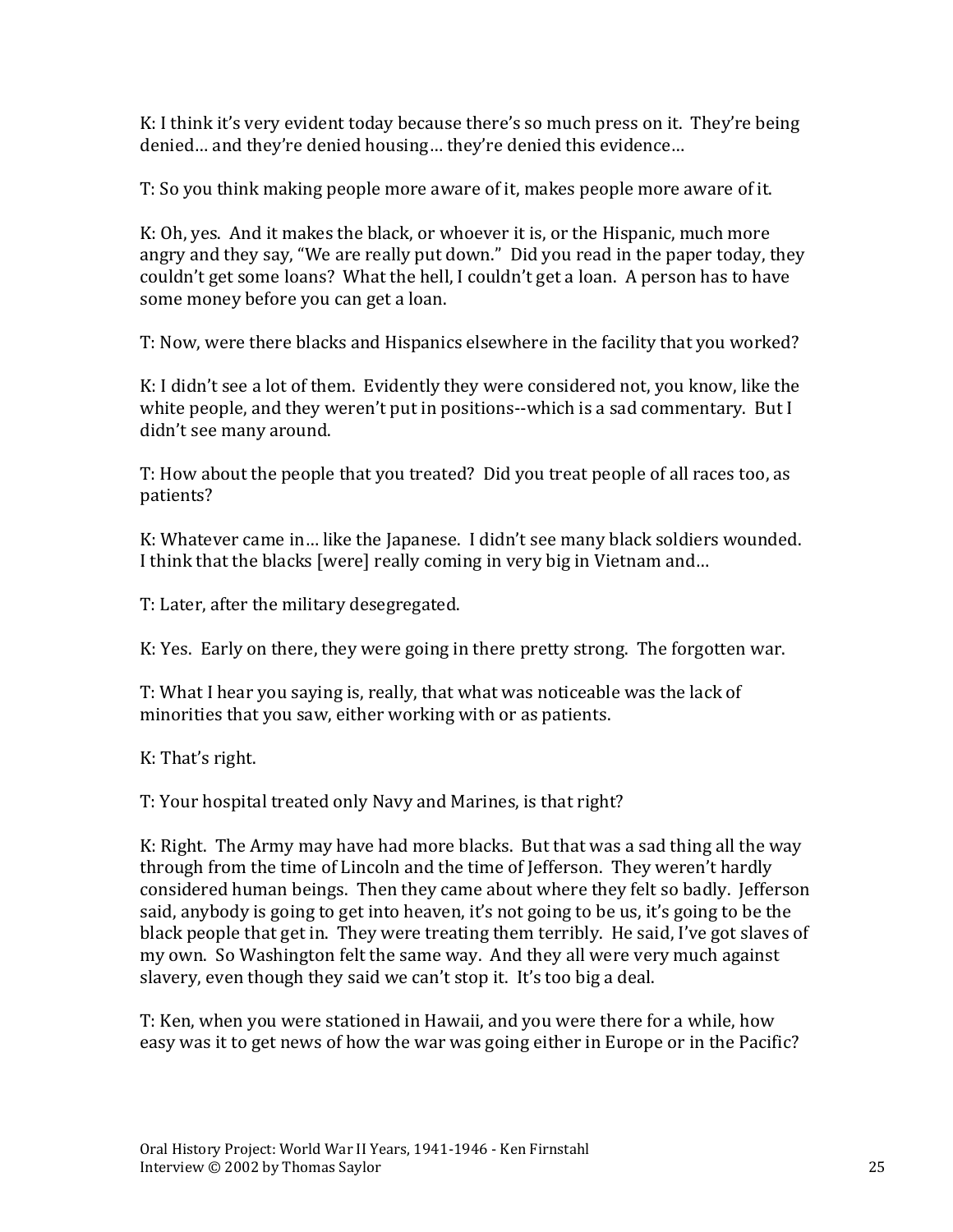K: There would be news flashes on radio. You couldn't say much because they didn't want anybody to know what's going on. They didn't want to know big troop losses or anything.

T: Did you find it hard to keep up by reading the paper or listening to the radio?

K: We knew that the battle in Europe was going so-so and our war was taking a lot of casualties…

T: So you knew what was happening at Peleliu or Guam or Iwo Jima or Okinawa.

K: Yes. And I'd hear about all the legs and arms piled up on the beach from the amputations they did right there.

T: So in a sense, did your business increase too, as far as the number of people coming in during these battles?

K: Oh, yes. They had the big battles and a lot of them came in.

T: Did you get news from patients--because obviously these people were people who had been there? Did you talk a lot to patients, or people as you were treating them, kind of trying to figure out what was going on? Did they talk?

K: Yes. I even got letters after I was out of the service from patients that I treated and thanked me. One of them was Lieutenant Flagg--this is all in my memoirs…

T: So you did actually make acquaintances with people who were in the hospital. You definitely know people.

K: I know them a little bit, yes. Here's an original thing from that… see I was not a good typist…

T: You saved the original.

K: My sister did.

T: These are original copies of things that Mr. Firnstahl wrote. This is on the little typewriter over there in Hawaii that you saved. Now, when you brought these pages home, how long did they stay in a box unread?

K: My sister Kay kept that. She's the one that was kind of…

T: You sent these to your folks.

K: Yes. Send them in a letter.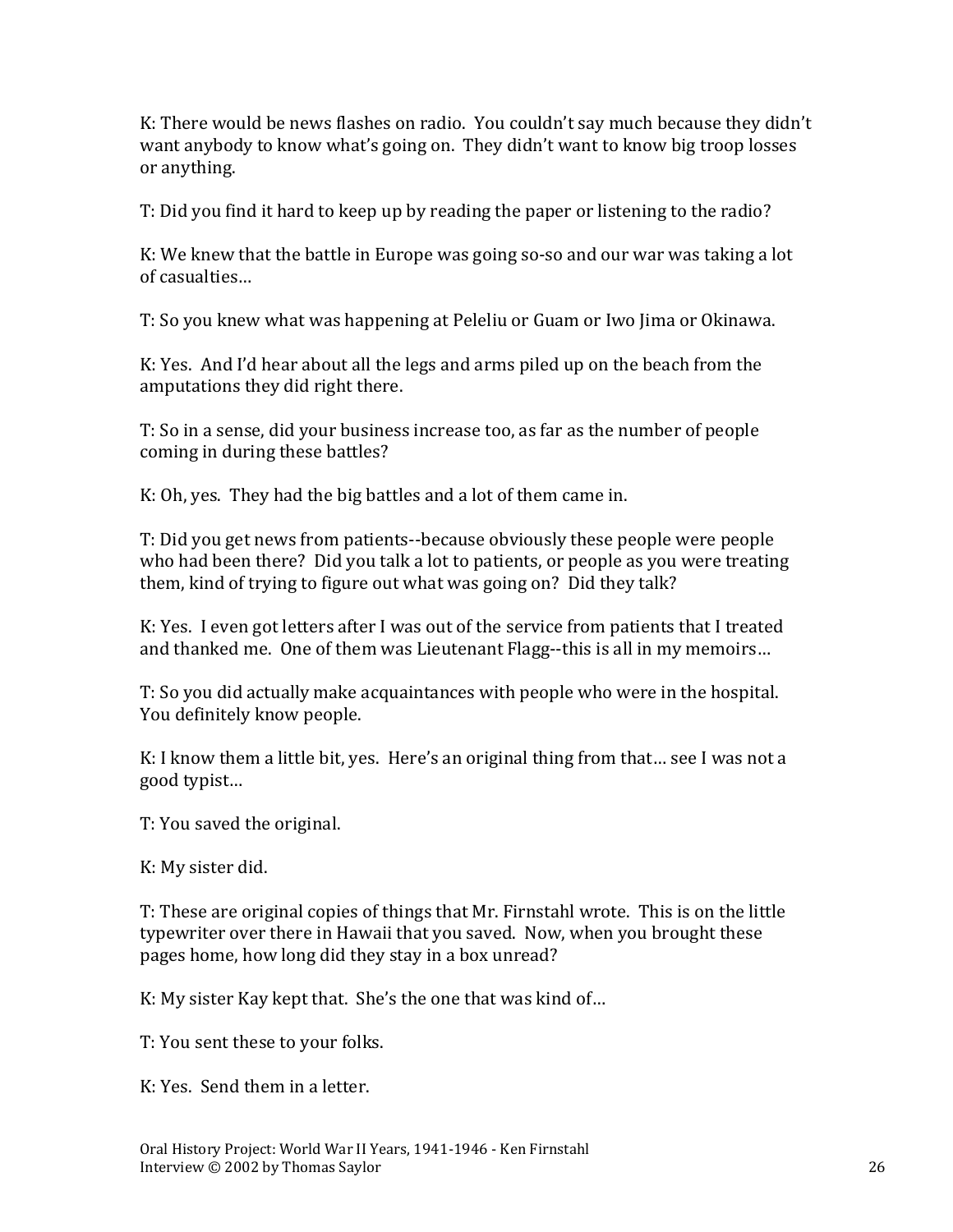T: And they saved them.

K: And my dad would say, "Here's another one."

T: A picture of a nurse. So it was possible to write things and send things.

K: You could send things home as long as you didn't give any information.

T: Did your folks know you were in Hawaii?

K: Yes they did, but the only address they could put on was: APO San Francisco.

T: But they knew you were in Hawaii?

K: Yes. My mother said, you better get a picture taken of yourself. So we had one, and that's the picture up there. And I had to get that out for the article in the *Star Tribune*.

T: It's an official Navy photograph. You went to get that picture taken or they just took it for you?

K: I went down to Honolulu and had the picture taken, by a little Japanese guy.

T: There it is *(looks at photo)*. On a different subject, I'm wondering if you made lasting contacts during your time in the service--people that you worked with that you kept in touch with afterwards?

K: There's a Bob Dillmore, from Dillmore Funeral Homes. He was over there with me. And a number of old guys have already passed away, like Bob Dunn. There's pictures of me in with him somewhere around here. The three of us. Another one that had a filling station, and he died. We're dying, World War II veterans, at fifteen hundred per day.

T: Yes. Now, have you really kept in touch? Have you kept in touch with people really since the war ended?

K: Not too much. Once in a while I call Bob Dillmore. It's a generation that's gone.

T: In the '50s and '60s were you in contact with people then? Was it something that you sort of did…

K: We had a reunion at one time. Of the guys who were overseas with us. It was a fun deal.

**(2, A, 197)**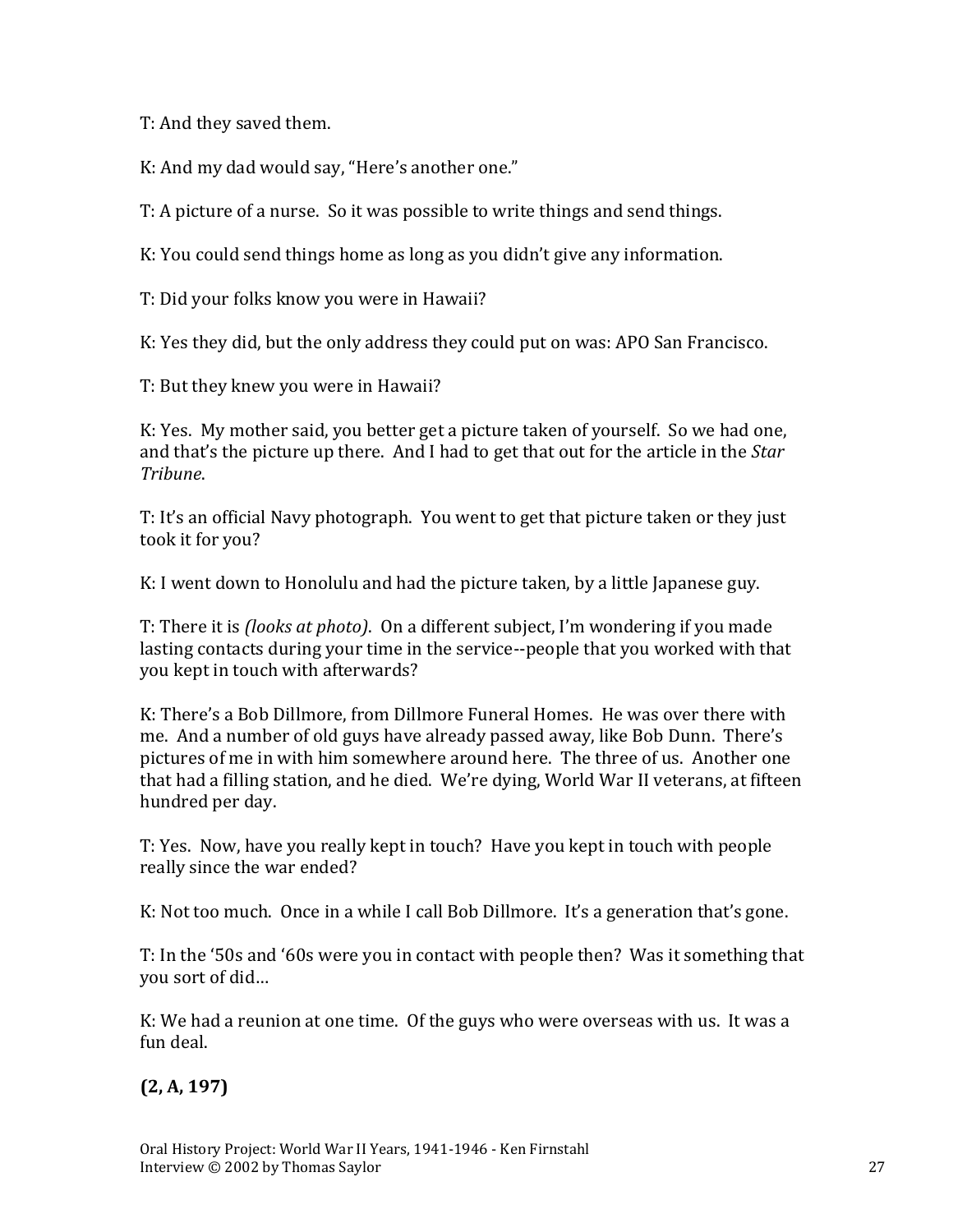T: When was that?

K: I bet it was in the mid-'60s sometime. There's pictures of that around here too, someplace.

T: And you went to the reunion.

K: Yes.

T: What prompted you to go?

K: They said, "Ken, you've got to come to the reunion." So I said "Okay, let's go." My wife Mary went with me. The guys were all around having a few belts and talking it over.

T: Talking what over?

K: I said to Bob Dillmore, I said, "Bob, you know…" He said, "We had kind of a country club war." He was a mortician. Looking at bodies all the time. I don't know if he was in that much treating patients. Hawaii is a beautiful area. That's in that letter. Beautiful and amorous, the whole thing. And it's true, we didn't get to get killed and get out there. If we were called we had to go.

T: Yes, but you're right, that in a sense, your personal safety was never really an issue.

K: Not big jeopardy there, even though there were nine LSTs that blew up in the harbor and they think it was somebody welding down below on one of the ships that probably caused it. Bodies were all over. But I was on the USS *Biloxi* coming over here and they had a warning of a possible Japanese sub in the area, and the planes were catapulted off and they dropped all kinds of depth charges. It was just terrific, the sounds and everything.

Oh, I didn't tell you, that when there was no place for us to sleep on the *Biloxi*, we had to sleep on hatches. During the day we could sleep on the main seaman's bunks. At night we had to sleep on the floor, or wherever there was room. Over hatches. Every place.

T: How long was the trip over there?

K: I think it was about a week. We'd go through terrible storms. We would be walking on the bulkheads--which is walls. Then you'd come back over again, and so they said, don't go up top, no one go up. They'd get washed off. Settled down to a little bit.

T: Moving to another theme. You were in Hawaii when President Roosevelt died in April of 1945.

Oral History Project: World War II Years, 1941-1946 - Ken Firnstahl Interview © 2002 by Thomas Saylor 28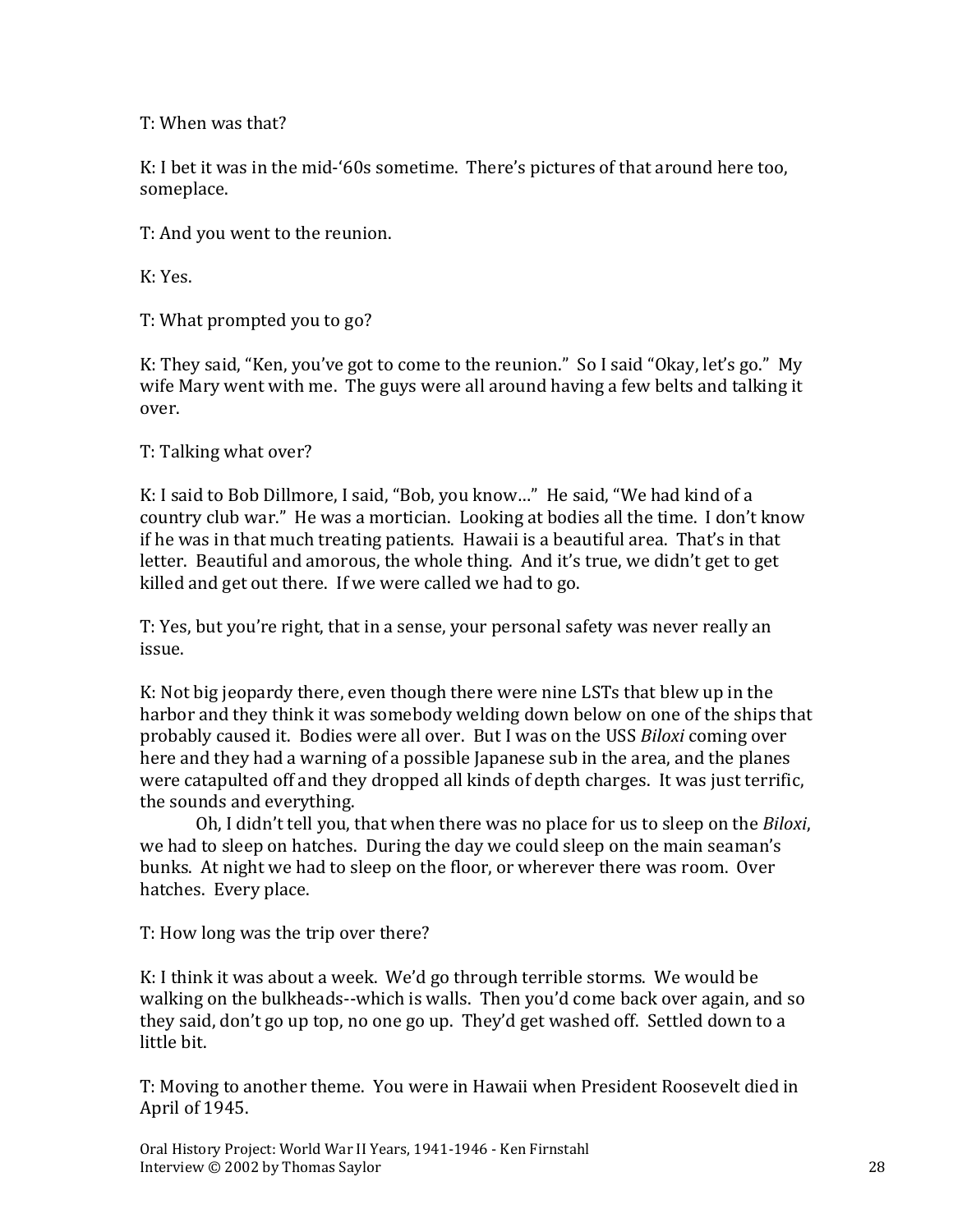K: Yes.

T: I'm wondering how you reacted to that news.

K: I was saddened by that. I figured he was an old man. He was going to die. And he had a lot of problems with polio. I had polio when I was fifteen, but I didn't have any problems. Most of them don't.

T: When the war ended against Germany in May of '45 you were still in Hawaii.

K: Yes.

T: How much of an impact did that have on you?

K: That was a nice feeling, but there were no big celebrations. We had a big celebration when ours was over in the Pacific.

T: So the when the war against Germany ended, it didn't impact you that personally.

K: Not that much, no. But when the war ended in the Pacific, a flash came over the radio that it was all over. They were signing the treaties, and I grabbed a bugle off the wall—I was on night duty—and I started blowing the bugle right then in the middle of the night. It was, I think, towards morning. The guys, "What in the hell is going on? What's going on around here?" And I said, "The war is over." It was a celebration. Kind of a great feeling.

T: How would you describe how you felt? I mean in a sense, you had now spent the entire war in Hawaii.

K: You feel guilty. Yes.

T: Can you talk about that a bit?

#### **(2, A, 249)**

K: Well, I felt lucky, in a way, that I didn't have to go into any invasions, because a very high percentage got killed.

T: Were you slated to be part of the invasion of Japan?

K: I wouldn't have known that. They used the bomb and they didn't bother going in.

T: That's right.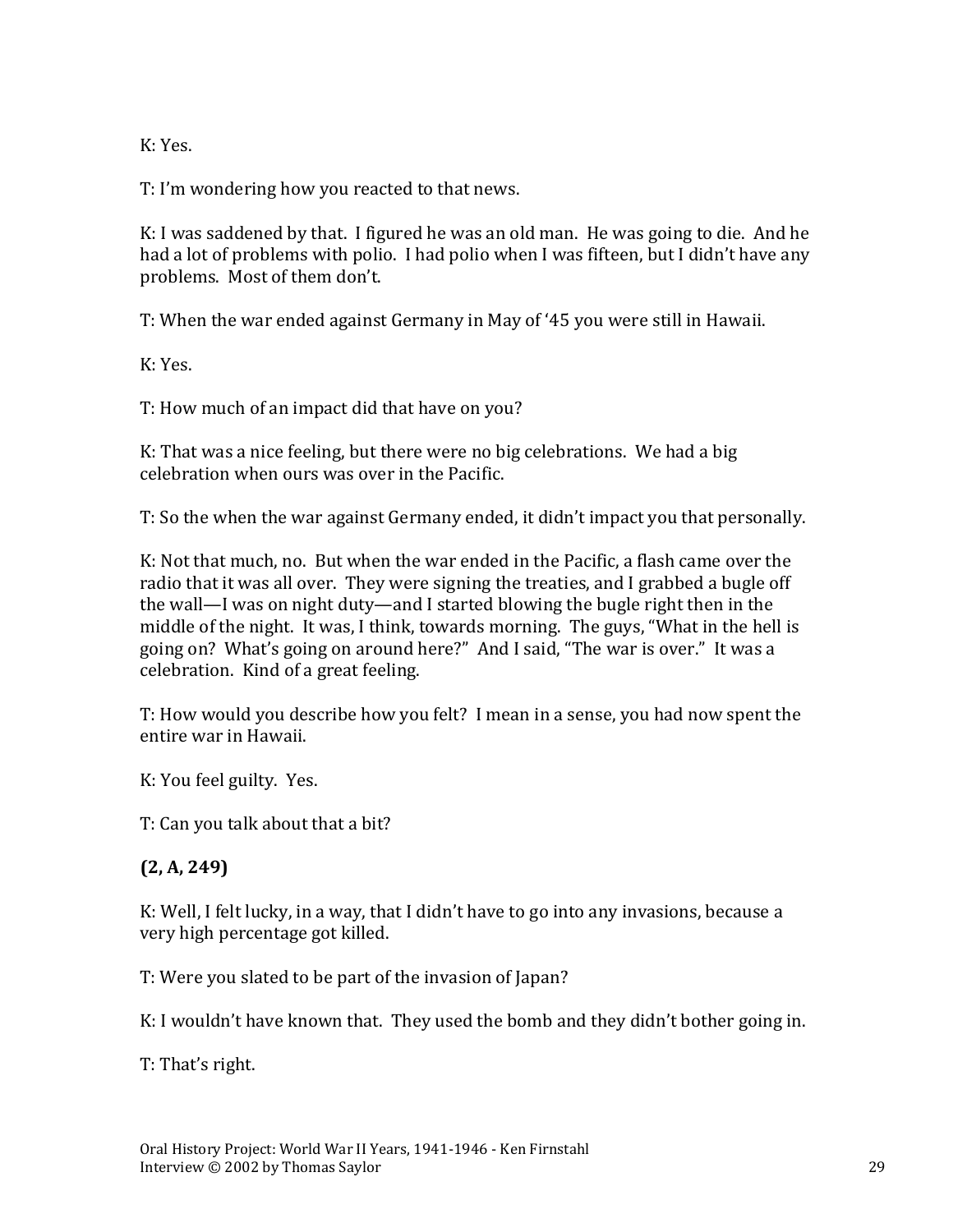K: I remember grabbing the bugle off the wall and blasting that thing. Yes, that was about it. We toasted each other if we could find a beer someplace.

T: How about the sense of guilt you mentioned a moment ago?

K: Well, there is a little bit, you know. So many guys were wounded and shot and killed and legs off and everything else, and there you are, healthy and taking care of them. At the same time you think, well, somebody has to be here to pick up and take care and do something for them. It was a different time in our history. A feeling of patriotism and of feeling you're in for your country. I think they're being taught now in schools not to even like America that much. And they say sixty percent of them come out and say they wouldn't fight for our country.

T: You said you felt a sense of patriotism. Did that mean at that time that you felt you should have done more than simply sat in Hawaii?

K: It was my duty. That's where I was assigned and I took it. If they said go someplace else, if they said bend over, I'd bend over.

T: So for you in a sense, did that make it easier to sort of accept the fact that you had not been exposed to much greater danger?

K: I knew that I could be drawn any time, but I was just missing it. That's all. Maybe tomorrow. You just kept doing your work and getting it done, and doing it and going from day to day.

T: Because you really could have worried yourself sick about this, I suppose.

K: Oh, yes. I didn't worry about it. I'd see the guys coming back that were my buddies and they would be wounded. A number of them killed. They said, "Hey Ken, don't worry. You won't go. They're going to send me back out again because I got experience."

T: Is that what happened, too?

K: Yes, because I'd be green if I went out there and got into battle and stuff, starting to put in plasma and…

T: That seems almost like an unlucky turn of events. In one sense once you get sent out, you get sent out again because, unfortunately, now you're experienced.

K: Yes. That's right. And that would happen many times. They did whatever was the most efficient, and if a person had experience, they'd get them again. Even some soldiers that didn't get wounded that badly, get them out again.

T: Was there an organized celebration at the place you worked in Hawaii?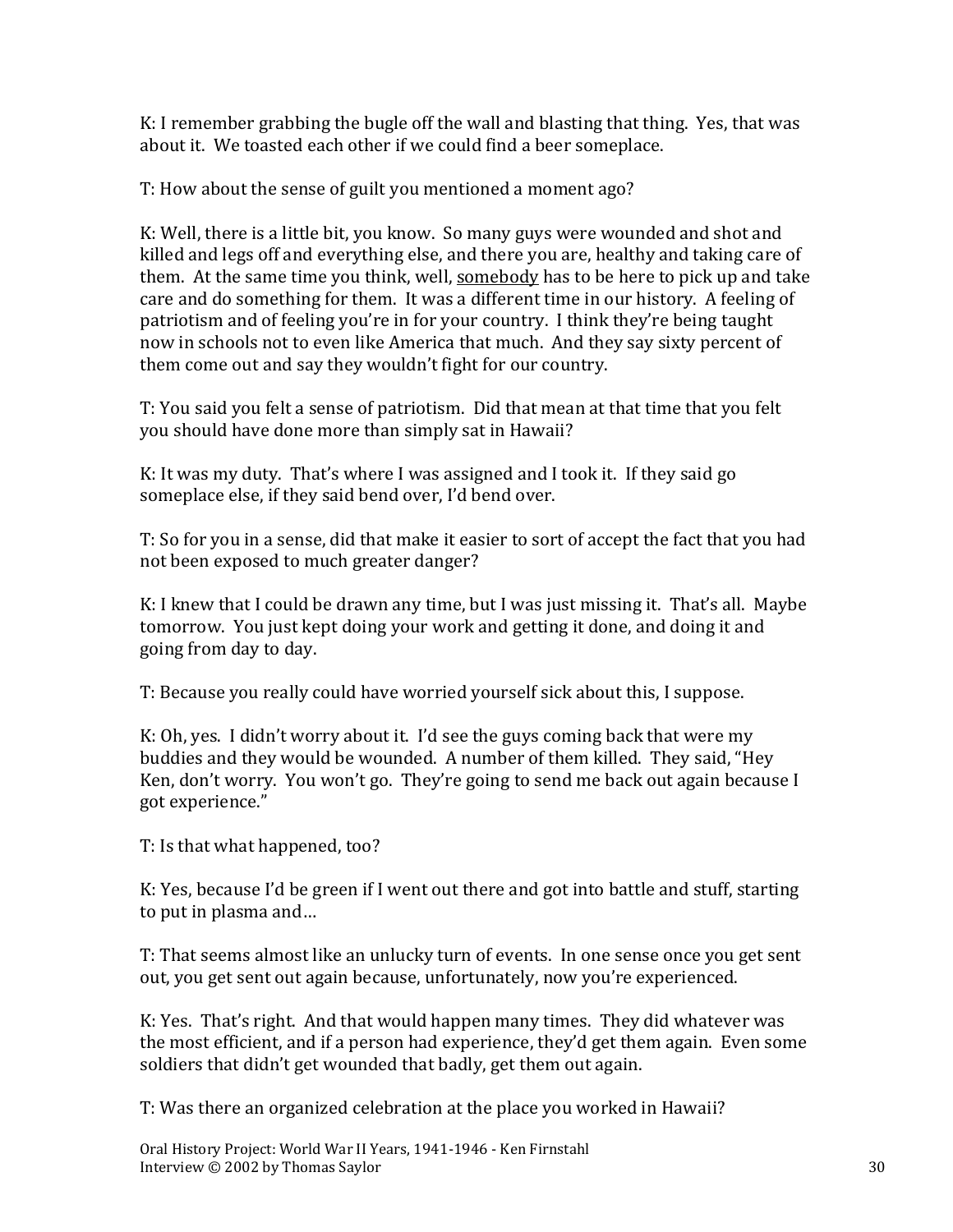K: I think we got together in one of the halls and had some food and champagne and a few things. Got it together as best you could.

T: Ken, how soon did your thoughts turn to getting out of there and going back to the United States?

# **(2, A, 291)**

K: When the war was over I wondered how long it was going to take before I was mustered out. I can remember now being in Hawaii, when I was first there, I'd go outside and I'd look up at the moon, and I'd say, now that same moon, I wonder if that's over my home? The time lapse difference is not going to make a big difference. I tried to make a connection that way between home and where I was.

T: Did you find yourself thinking about home more often once the war was over?

K: Yes. Somewhat. I would write the folks. I said, "When I get home I want you to have things ready. I'm going to drink a beer with you, Mother." The whole thing.

T: You were thinking more…

K: Yes. Yes. And I had the jungle rot and I was limping around a little bit. Very thin. I wasn't eating that much again. I got on the ship, the *Solace*, and was shipped back to San Francisco and I ran into my brother, Don. We went to the top of the Mark and we had dinner there, and I recited some of my poetry to him. "Holy shoot, Ken! I can't believe it. You wrote that?" I said, "Oh yes. And I do it for you from memory." Then we went into Chinatown. Had our picture taken in a comical picture.

T: This is by accident you ran into your brother?

K: No. Evidently I must have had a connection by phone, or some way I could get a hold of him. Then he met me.

T: Because he was stationed out there, wasn't he?

K: Yes. He was in Frisco. Around that area.

T: You weren't a person who considered a career in the service?

 $K: No.$ 

T: When you started to think about life after the service, what did you think about?

K: You know what? You didn't know what the hell you were going to do.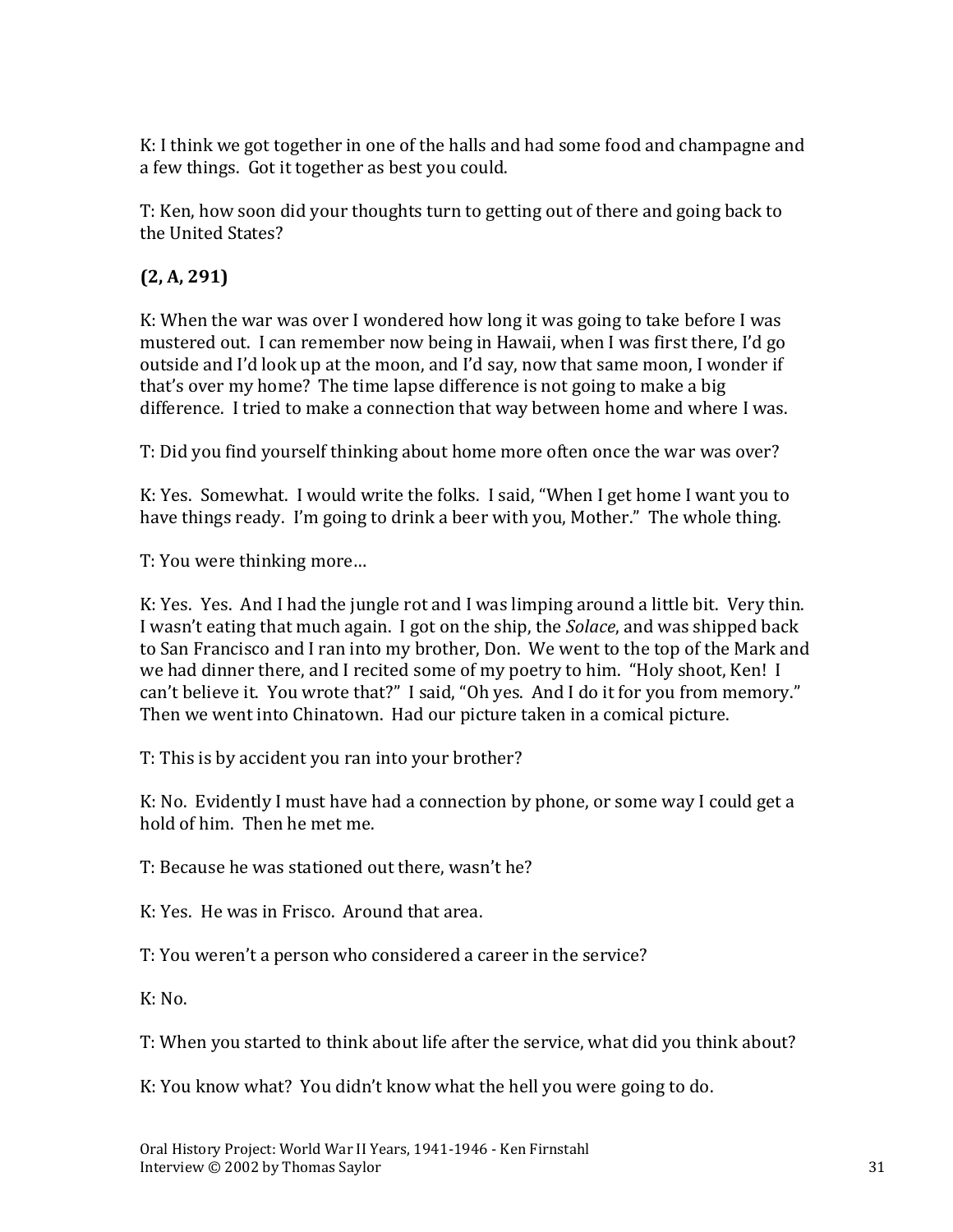T: Is that the honest truth?

K: True. And I think a great majority of young people don't know what they're going to do. But when I was in grade school…

T: You were born in 1924. You weren't even twenty-two years old yet.

K: Yes. When I was in grade school the teacher would ask us, what do you want to do when you grow up? And everybody would say fireman. They were going to be this… or a policeman. I said I'm going to be a radio broadcaster. That's what I said when I was just a little guy. There again, I become what I said I wanted to be.

T: Yes. Before you were out of the service, or even when you got out, what I hear you saying is, you really weren't sure what you were going to do?

K: No. I went to university for two years, and I said you know, I think I'll get into broadcasting school. Then I joined the Brown Institute.

T: Is that in Minneapolis too?

K: Yes. It's a big outfit. Computers and everything. I took radio broadcasting. I figured I always had a terrible voice, high voice. But I said, I want to make it.

#### **(2, A, 329)**

T: But it took you a while to come to the conclusion of what you wanted to do.

K: Yes.

T: But you did go to the University of Minnesota pretty soon after you were discharged.

K: Yes.

T: What prompted you to go to college?

K: I thought it was a good thing to be. Get a little education. People accept you a little better. I studied voice at McPhail.

T: About the same time or after that?

K: I was mixing that all together. I had my tonsils out and then I quit that.

T: How important was the GI Bill for you?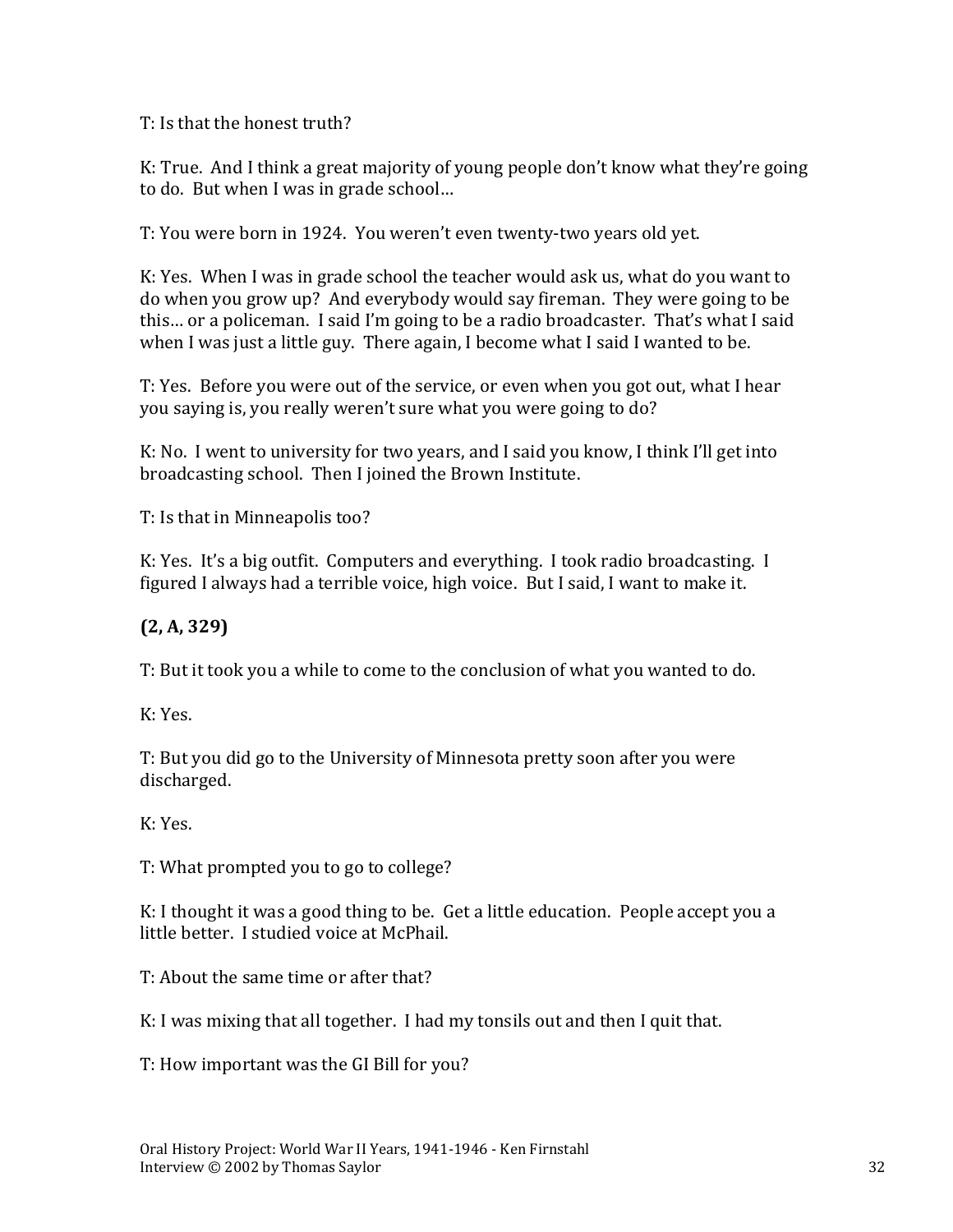K: That took care of the university expenses. You see, when we were young people there wasn't any government help at all. I was mentioning that to my brother-inlaw, Ted. He said, oh, yes, you had GI Bill. It's true. Sent us to school. After that there was nothing. I went to Richland Center, Wisconsin. It was one of my first radio jobs. That's the first radio job I had. My wife and I moved into a home with the floor slanted. And the furnace was bad. I got a call one time. The guy said you may not wake up some morning. The furnace. So I was doing my best to check that out. Then I would take the kindling and break it over my knee because I didn't have a hatchet. I couldn't afford one. And if you ever bought any beer you'd buy just a six-pack and have that.

T: So things were a little tight then, money-wise.

K: But you know what, you didn't think anything of it. I'd say to Mary, we've got to get some groceries. Where did we get them last time? So and so. We go to the other grocery store now. You could charge. You charge it and pay the first guy off. Get the groceries from the second one. I don't know why we did that. It seemed it was logical. Maybe we were behind a little bit.

T: You were married in 1948, is that right?

K: 1949.

T: When you first got out of the service, when you were discharged in early 1946, what was your initial reaction to being out of the military? Putting the uniform off and being a civilian again.

K: Just took it in stride. I worked in a munitions plant for a while. Filled bandoleers with bullets and things like that.

T: Here in the Twin Cities?

K: Yes. At New Brighton.

T: The New Brighton Arsenal.

K: Worked there for a while.

T: This was 1946 now?

K: Yes. I did such a good job the guy kept on promoting me. I said, "I want to put the ammunition out to the train, in the boxes." He said, "No, no, you're not strong enough for that." I said, "Oh, yes. I can do it." But he said, "I don't want you to do that. You could hurt yourself." "No, I'll do it." So I did that for about two weeks and finally left that job.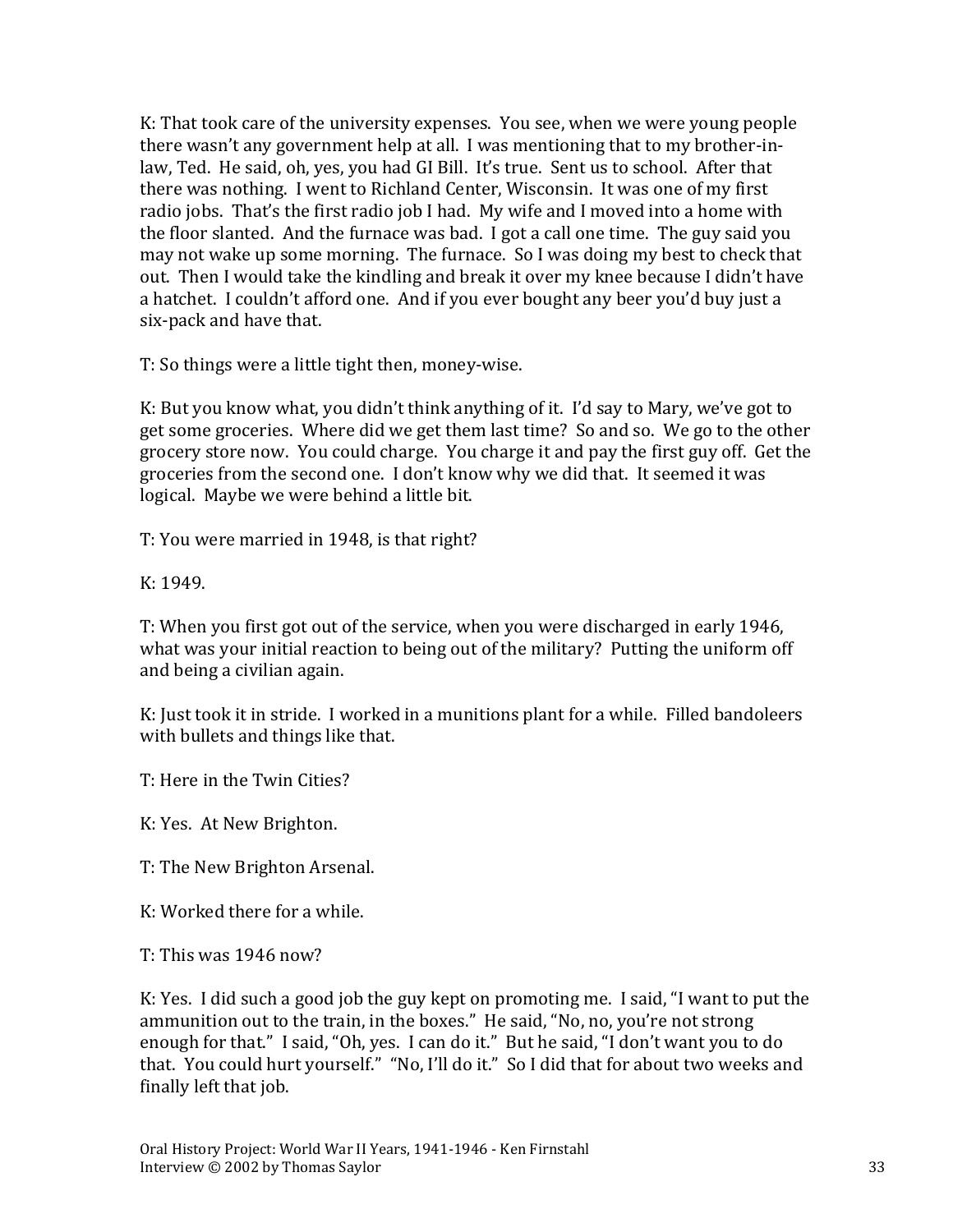T: Were you living with your folks at this time?

K: Yes. And they would take your check and they'd spend it. They would give me two dollars. So they were hand to mouth also. That was shortly after the Depression. The Depression was still going.

T: Well, by 1946 your folks were doing better than before the war, I take it.

K: Yes.

T: So you were living at home in 1946 when you got out of the service, so you didn't have to try to find a place to live.

K: No. I lived there. I lived in a bedroom with my two sisters. They slept in a bed over here and I slept across… there was a carpet between. That's what you did. You put up what you had. You had to. Another thing, Tom, we never had counselors. In the war you would see all the killing and we were never sent in to see a counselor. There was no counselor.

T: On that subject, did you find yourself being bothered by images or memories from the war, or even afterwards?

K: Oh, not too bad. Not too bad. That's why I think that it's a lot of proliferation, whatever it is, with all these counselors in school. We need to get rid of a lot of that stuff. Learn more arithmetic, writing and reading, and history. People are missing out on history. Kids don't even know who Washington was. We have to get back to that. I know when I was in school, kids were dying or ran out and got killed. We said, "Oh, Frank died. Well, that's too bad." No counselor came along and said, well now you better sit down and we have to talk this over with a grief counselor.

T: So things have changed.

K: Yes.

T: But in a sense, how much had changed? Here you are living back with your folks again, in 1946. Twenty-two years old now. How was it being back in the house again?

K: I knew it was a temporary thing. I was going to go to school. Met Mary at St. Mary's Hospital. I was paying my way. I was working. You never stop working. We worked all the time. We had to work every day.

T: So while you were going to school, you were also working?

K: I got out of the ammunition plant and I worked in a plant where they put out the disinfectants to kill everything. Insecticides and stuff like that.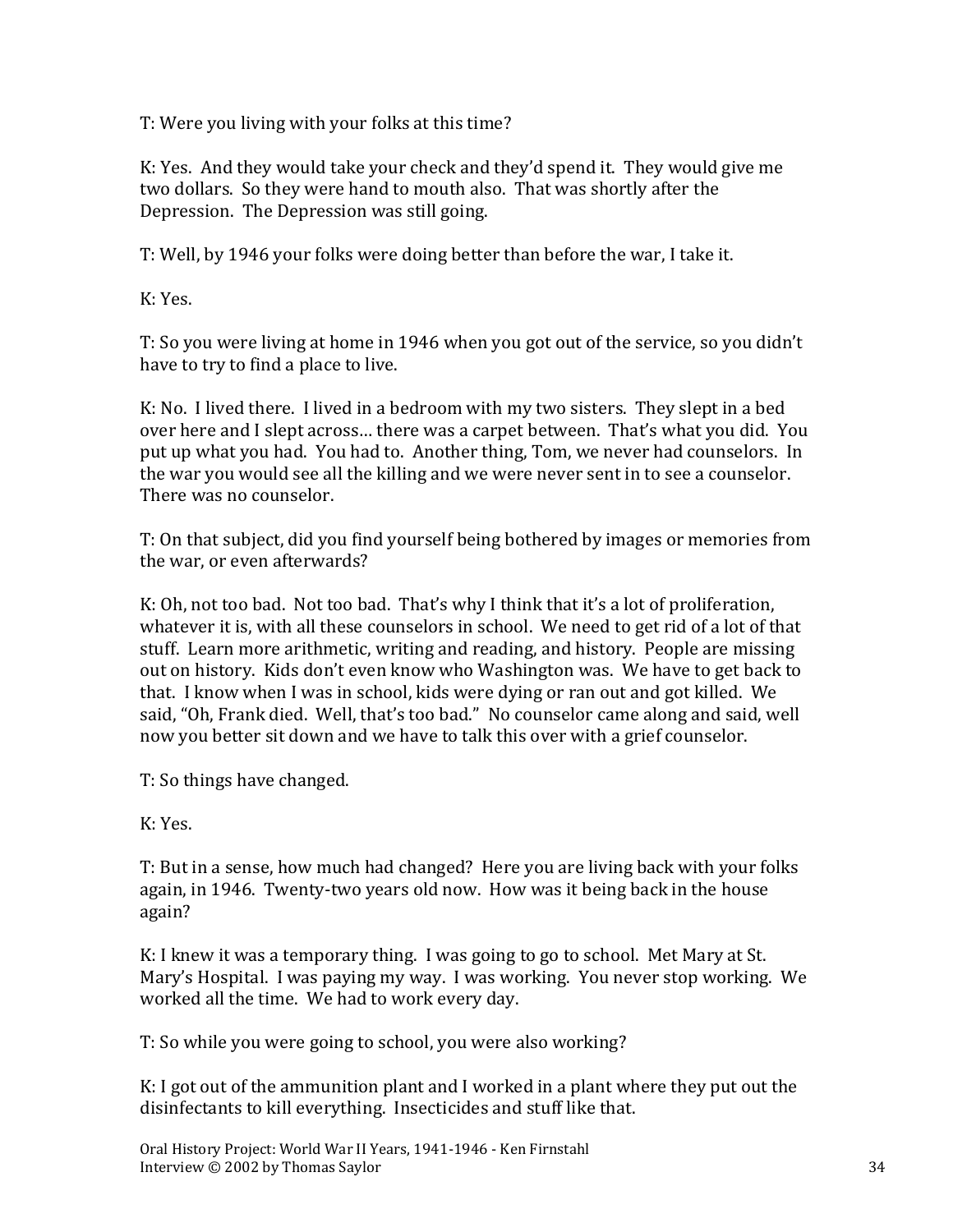T: Since you got out of the service you were doing this?

K: I had to have a mask. You put a mask on and they said, use the mask or you will get very sick otherwise. You have to keep the mask on. I shoveled that into sacks and stuff. Then I quit that job and…

T: So you moved from job to job for a while after the service.

K: They were just little jobs you find here and there. You went along. All of a sudden I had my own place.

#### **End of Side A. Side B begins at counter 386**

T: You had your own place.

K: Then I went to radio school. So now I'm going toward an occupation for my lifetime.

T: You were in you mid-twenties by this time.

K: Yes. Now I can figure out what I'm going to do. And my folks said, "You shouldn't go into radio. "No. No," I said, "this is one time in life this is my own mind. I'm going to do it." "Okay." So I went to the broadcasting school, and when I got finished with the broadcasting school, they said they got me a job up at Richland Center, Wisconsin. I worked there a while. Then I went out to Iron River, Michigan.

T: Upper Peninsula?

K: I worked there at the radio station. Then I started doing broadcasting also. Classical music. From there I got a call to WDGY. They said, we'd like to have you down here to work in the Twin Cities. I moved to the Twin Cities.

T: You stayed in radio really since…

K: All my life. Yes.

T: Let me conclude here by sort of… a chance to be a philosopher here. You're a poet already. When you were in the service and the war was on, what did the war mean for you personally at that time? What was it all about?

K: You're quite young yet. My country. You feel patriotic. You want to defend your country, but you still have that kind of young naïve thinking about yourself. You're taking orders and doing your job. I felt a pride and I still do today. I feel pride that I've written… Randy, over at the Minneapolis paper, when I told him you gave an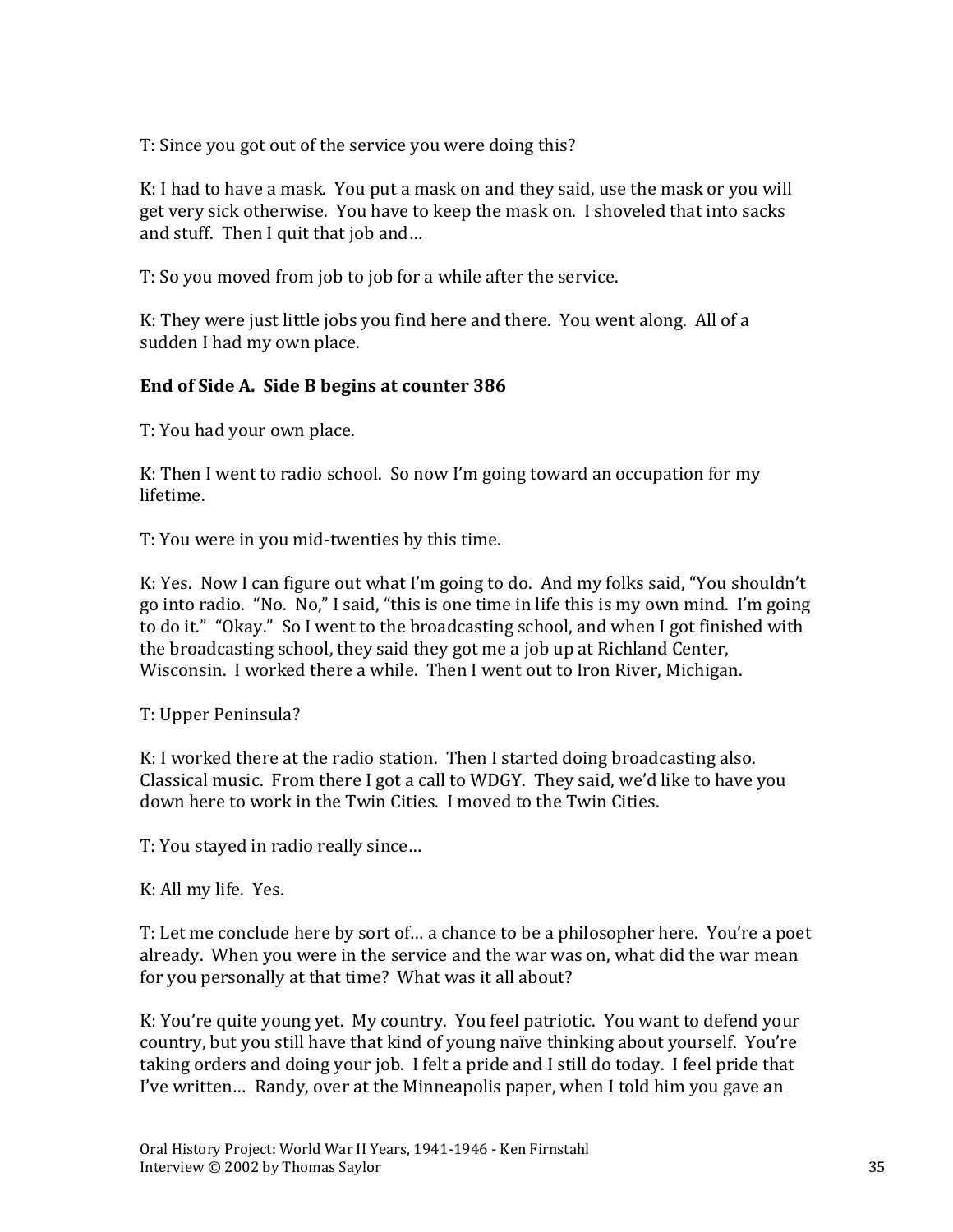old vet new pride. I had served this country. I feel that anyone should be ready to defend this country.

T: Now is this sense of pride something new to you, or is it something you've really always felt?

K: Always felt that for my country. Yes. I think that it's now being abandoned. We should get back to that. This is not the country that causes evil. We are not the aggressors. We will be written up as an arrogant country and get all that power, and therefore that's why they bombed the towers [in New York City in September 2001]. That isn't where we're at. Nothing to do with it. They are extremely jealous of our freedom and the great wealth of our country. How anybody can do that? Do anything they want if they make up their mind. Americans, women don't have to wear covers over their face. Just free. But in some way or other they being instilled with the idea that America, a lot of children are…

I got my two young nephews over here. They said well, America, (\*\*\*). We are so powerful. People hate us for that. I said we've never taken over a country. When we fight, we liberate a country. Then build them back up again. Like Japan and Germany, and none of them have we ever taken over so we want to gain new land. We only on… their cause for freedom for other people. Got laws here. Took care of that. Protect the Islamic faith through that. So how they would teach such a thing I don't know. If you want me to lecture at your school… They'd probably throw me out.

T: Final question, Ken. What do you think is the most important way that the war changed your life?

K: I think the war made me a man quicker. "If it's to be done, let it be done quickly," as Shakespeare said. I became a man quite quickly. Going through the whole thing in the boot camp and the whole works. What was the latter part of your question?

T: What was the most important way that the war changed your life? I hear you saying, this change in maturing much faster.

K: Yes, and you realize the magnificence of this country. You realize there is no way to describe the magnificence of America.

# **(2, B, 477)**

T: Did you realize that then, or only as an older…

K: Well, it matured you. But when you see how they live in other places, like even in Mexico… I was there for vacation a while ago. You see the poverty all over. Canada, they've got socialism going. And yet that's one of the better… And England there's problems. They don't even have air conditioning. The wealthier people don't even have air conditioning. They're crowded into places. They have very little of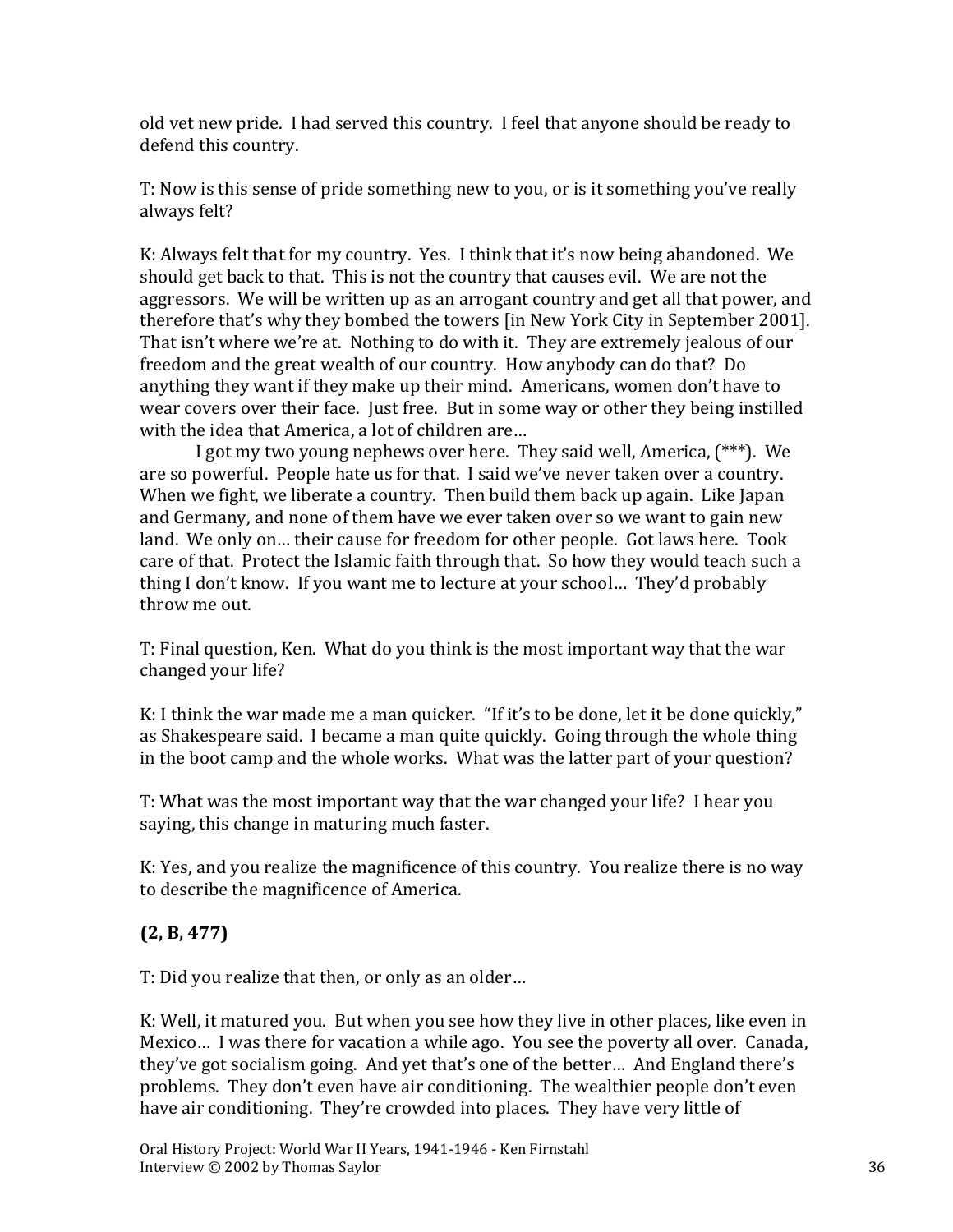anything. Medicine is way behind. Even though my son-in-law said they have come up with quite a few new drugs. This is not socialism yet, like [former US Senator Paul] Wellstone wanted us to have. Nice person, great guy, but he was misled there.

T: Let me ask you this, if you think about your own life path, did the war change your life path in any way? How might it have gone?

K: If I hadn't gone to war?

T: Yes.

K: Well, I had the idea I wanted to get into broadcasting when I was a little kid. I might have gone that route. I also was thinking about being a doctor. I wasn't smart enough. They were talking about Dr. MacCarthy [Aidan MacCarthy, Irish doctor of the Royal Air Force who was captured by the Japanese during WWII] overseas. He said he darned near didn't get to be a doctor because he was terrible at math. He had a special tutor. I probably would too. I think I could have been a good doctor.

T: But as far as career choice, you had thought about broadcasting, your ultimate career choice, even before you were in the service.

K: That's right.

T: The service was, in a sense a period, but you see a bridge over from before to after.

K: Yes.

T: You didn't change that much, you are saying.

K: Yes. I think, as I said in the first part of our conversation when you first got here, that whatever you make your mind up to do, you can do. I had wanted that place in the Creek and I got that. I wanted a place at the lake and I got that. I wanted to marry a beautiful woman. I got that. Everything I wanted. And I never was wealthy. I would get… I would steal… whatever it was… I would find some way to do it.

T: Did the war make you more determined, in a sense, or did it just simply distract you from something for a while?

K: It was a fairly severe distraction. And I thought in a way, that maybe some of the things I wanted to do would be held up because I've wasted a lot of time. Not wasted, but I was away for almost three years.

T: Yes.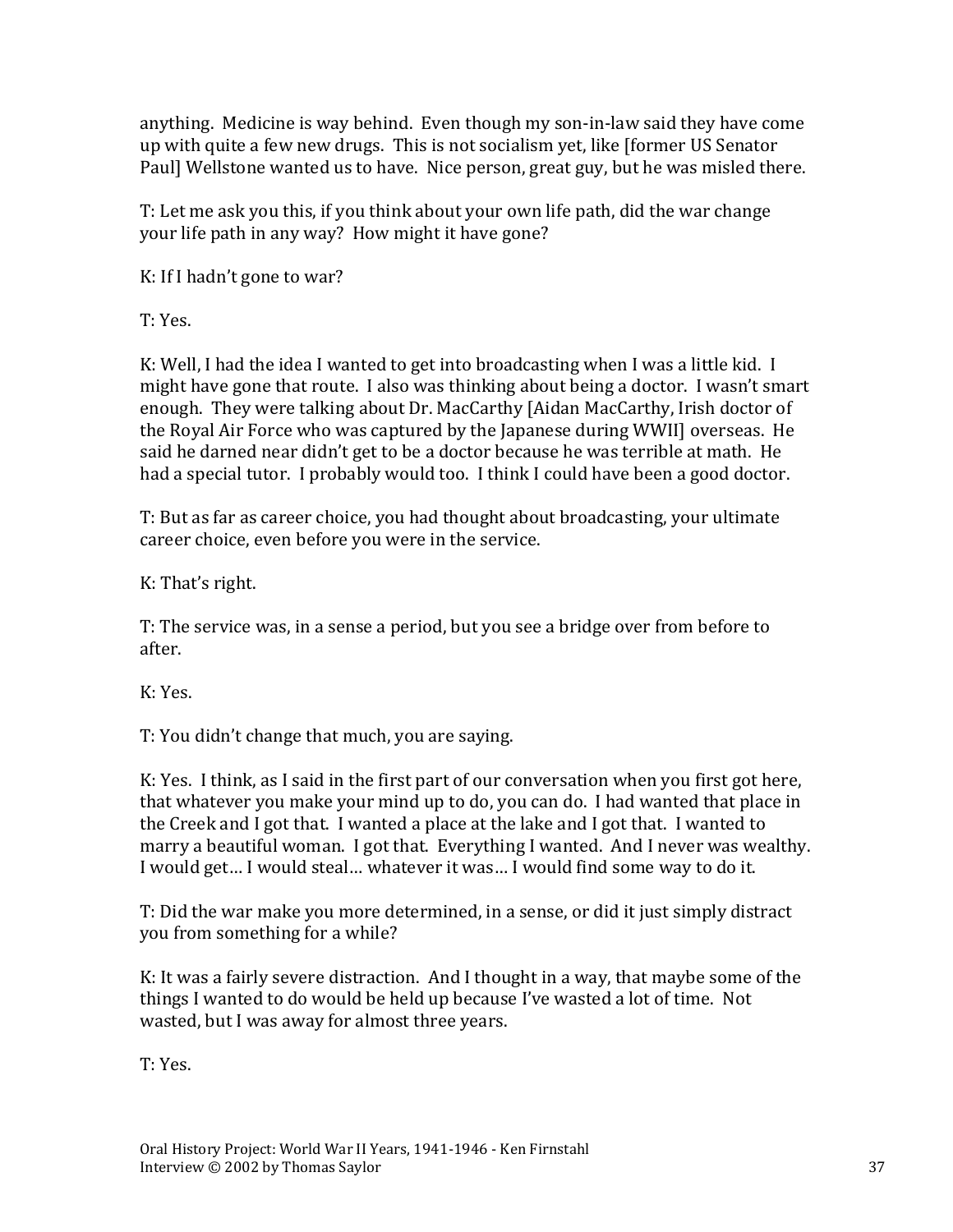K: I was not getting into college when you're nineteen. I would have to go when I was in my twenties.

T: When you did go to college, were there other veterans around there?

K: Oh, yes.

T: When you saw other veterans and you knew that guys were veterans, is the war experience something that people talked about frequently or…

K: It's an amazing thing. It was very seldom.

T: Really? You kind of knew but you didn't…

K: For fifty years I never mentioned the war. I never mentioned that I even wrote any poetry. I went along. They always knew I liked classical music. Everybody knew that. I could sit in the corner of my cabin with Rachmaninoff's Concerto No. 2, and be in tears today yet.

T: Why is it that you didn't talk about this? Was this something that you didn't think that people cared to hear about?

K: In a way. You just put it on the shelf. Put it away. Everybody seemed to be a vet anyway.

T: That's a good point.

K: Recently, about two years ago, I'm getting my eyes checked and I told the gal, "I'm an old World War II veteran." Now I'm having fun doing this. I said, "You know, you've gotta be careful with my eyes, checking them, because you're very beautiful." And she said, "If you really were a real warrior, you would have never mentioned that. Guys that go overseas don't talk." She told me that. I said, "Listen, I'm not taking you out to dinner." *(laughs)*. She was just a young girl.

T: Curious she should say that though.

K: She said that nicely, but that's what she's heard, that men don't talk about, real men, don't talk about the war. Real men in World War I didn't talk about it. World War II. And I don't think it's because they decisively thought that (\*\*\*), they just didn't think about doing it. Now I'm getting old, and my hair is gray, and I've become very philosophic, and I say, you know, when I feel pride that I served my country. I go tell somebody. "You know what? I was in World War II." "God bless you. Let me shake your hand." Wow!

T: Do you like the response you get from people?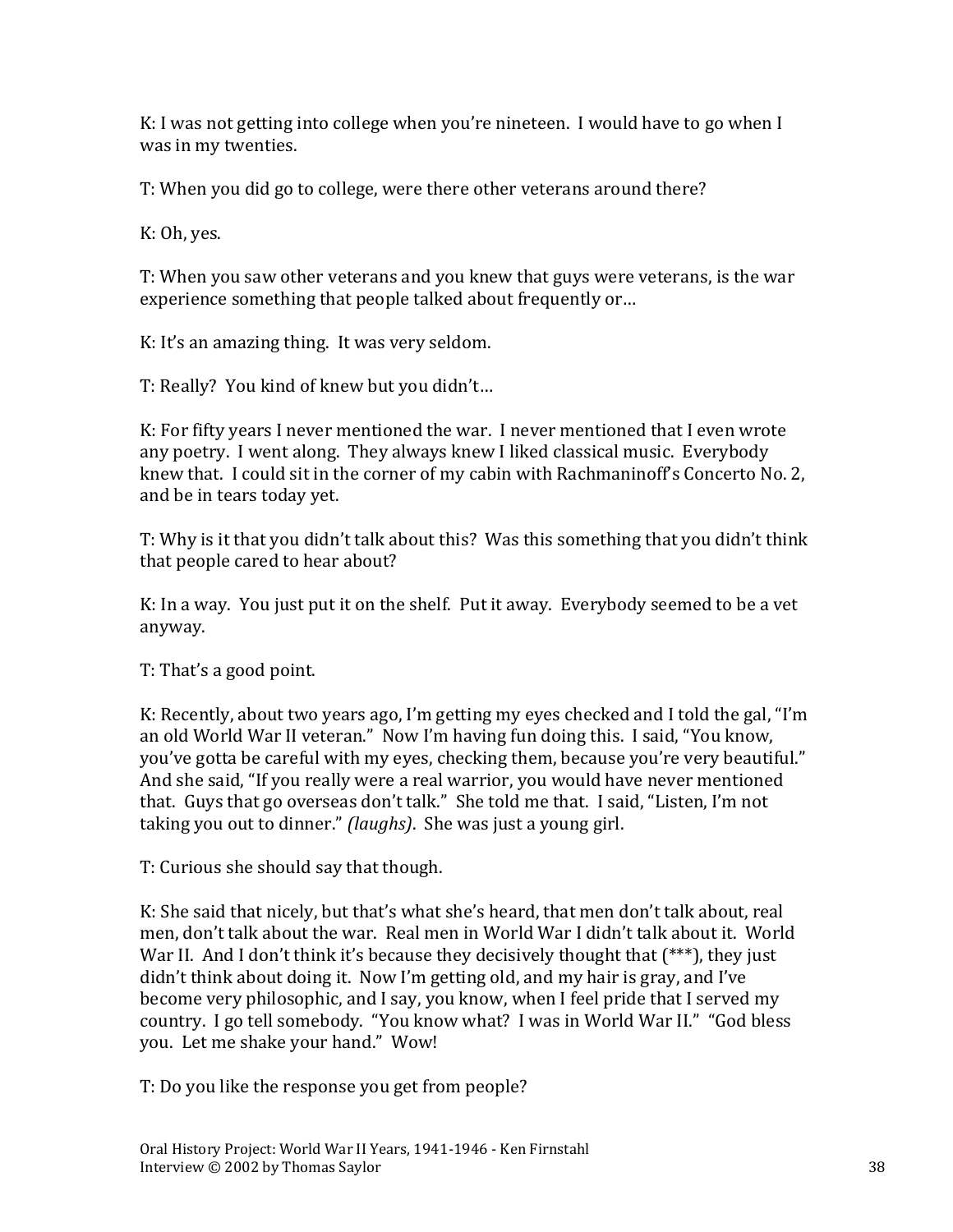K: I like that. Make me feel kind of good. So now I use it, sort of, with some chicanery. I had to get my air conditioning fixed in the car. See, I always had a brand new car every year. Now that I'm retired I got a '94 car. So the air conditioning is going out, and it takes \$300, \$260 another place, \$259 another place. So I went to my Mobil Station where they do all that type of work, and I said, "You know, I have to get my air conditioning. Do you know I'm an old World War II guy? Took four rounds in the left leg."

T: You didn't say that!

K: And I said, "You know, I don't know how much lifetime I have left, but I have to get my air conditioning fixed." And they said, you know it's going to be a high, pricey thing to do. "I just don't know." He looked at me and said, "My dad was at the same war with you. Just give me fifty dollars and I'll fix it." I said, "Really?" *(laughs)*

T: Were you shocked that he bought it?

K: Yes I was. I said, "You know what, I'll do business here the rest of my life and I'll have my children come here after I'm gone. Not only that, I'll put you in my will." And he went (\*\*\*).

T: A great salesman is born, and not made, it seems.

K: Right. One time I went into Bob's Produce and I asked for some chicken breast. I said, "That's not chicken breast." Ever been to Bob's Produce on University? It's just a stopover there--all first class. You know what I do. I come in here. She says "Can I help you?" I said, "No, I just come in here to look at the food."

T: Straight face you're saying this, now.

K: "It looks so good." I said, "I'm an old World War II guy. I don't know. I think I'd get a couple breasts and maybe a chicken leg, but it would be way too…" She said, "Well, let's fix you up with some." I said, "Well, how much is it?" She said, "Well to get a carton of it runs…" like seven, eight or nine dollars--I forget. And I said "You only get two breasts in that. I want all right breasts because I'm conservative." And she filled the thing with all kinds of breasts and chicken legs and everything plumb full to the top. "Here you are. Take that. You poor World War II guy. God bless you." A lot of people say: God bless you.

T: A salute. Have you noticed an increase, or a change, in peoples' response to you as a vet since what happened on September 11?

K: Yes. There's much more.

T: Pronounced.

Oral History Project: World War II Years, 1941-1946 - Ken Firnstahl Interview © 2002 by Thomas Saylor 39